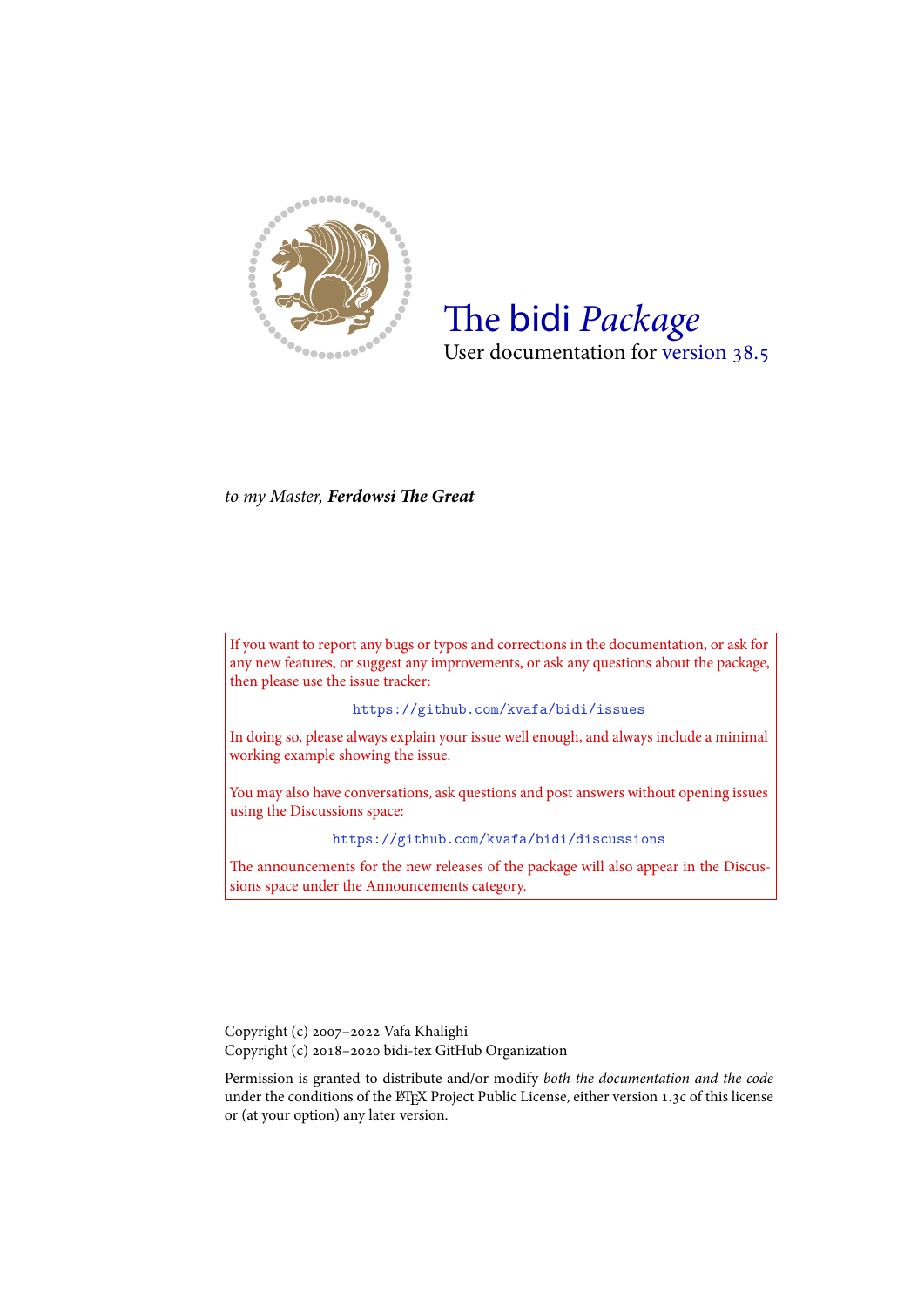# The bidi *Package* Bidirectional typesetting in plain TEX and ETEX, using XeTEX engine

User documentation for version 38.5

# Vafa Khalighi*<sup>∗</sup>*

July 2, 2022

# **Contents**

| I |               | <b>FIEX Manual</b>                     | 3                   |                |                | 1.19 LTRbibitems and RTLbibitems<br>Environments          | 12 |
|---|---------------|----------------------------------------|---------------------|----------------|----------------|-----------------------------------------------------------|----|
| 1 | <b>Basics</b> |                                        | 3                   |                |                | 1.20 \setLTRbibitems, \setRTLbibitems,                    |    |
|   | 1.1           | Loading The Package $\ldots$           | 3                   |                |                | \setdefaultbibitems<br>and                                |    |
|   | 1.2           | bidi's Symbol                          | $\overline{4}$      |                |                | commands                                                  | 12 |
|   | 1.3           | Commands for Version number,           |                     |                |                | 1.21 Typesetting margin par                               | 13 |
|   |               | and Date of The Package                | $\overline{4}$      |                |                | 1.22 Typesetting of Headers and                           |    |
|   | 1.4           | Turning TeX--XeT features on           |                     |                |                | Footers                                                   | 13 |
|   |               |                                        | 4                   |                |                | 1.23 Tabular Typesetting                                  | 13 |
|   | 1.5           | Options of The Package                 | $\overline{4}$      |                |                | 1.24 Equation Numbers                                     | 13 |
|   | 1.6           | Paragraph Switching Commands           | 5                   |                |                |                                                           |    |
|   | 1.7           | <b>Pargraph Switching Environments</b> | 6                   | $\overline{2}$ |                | Support For Various Packages and                          |    |
|   | 1.8           | Typesetting Short LTR and RTL          |                     |                | <b>Classes</b> |                                                           | 14 |
|   |               | Texts                                  | 6                   |                | 2.1            | Color                                                     | 14 |
|   | 1.9           | Footnotes<br>Footnote Rule<br>1.9.1    | $\overline{7}$<br>8 |                | 2.2            | The dblfnote package                                      | 14 |
|   |               | 1.10 Two Column Typesetting            | 8                   |                | 2.3            | Hyperref                                                  | 14 |
|   | 1.11          | RTL cases                              | 8                   |                | 2.4            | The listings package                                      | 15 |
|   |               | 1.12 Typesetting Logos $\ldots \ldots$ | 9                   |                | 2.5            | flowfram Package                                          | 15 |
|   |               | 1.13 Separation Mark                   | 9                   |                | 2.6            |                                                           |    |
|   |               | 1.14 \raggedright, \raggedleft         |                     |                |                | Multicolumn Typesetting                                   | 15 |
|   |               | commands, flushleft and                |                     | 3              |                | <b>Extra bidi Packages and Classes</b>                    | 15 |
|   |               | flushright Environments                | 9                   |                |                | biditufte bundle                                          |    |
|   |               | 1.15 Primitive-like commands           | 10                  |                | 3.1            |                                                           | 15 |
|   |               | 1.16 Something To know about \hbox     | 10                  |                | 3.2            | Typesetting T <sub>F</sub> X and LIF <sub>F</sub> X Codes | 16 |
|   |               | $1.17$ \bidillap and \bidirlap         |                     |                | 3.3            | Typesetting Poems                                         | 16 |
|   |               | Commands                               | 10                  |                | 3.4            | Typesetting Resumé                                        | 17 |
|   |               | 1.18 LTRitems and RTLitems Envi-       |                     |                | 3.5            | Print Two Pages On A Single Page                          | 17 |
|   |               | ronments                               | 10                  |                | 3.6            | Producing Presentations                                   | 17 |
|   |               |                                        |                     |                |                |                                                           |    |

<sup>∗</sup>[Thanks to the bidi-tex GitHub organization](#page-10-2) consisted of [David Carlisle and other mem](#page-16-1)[b](#page-17-0)ers of the L<sup>H</sup>EX team to maintai[n the package](#page-10-2) in the period 2018–2020.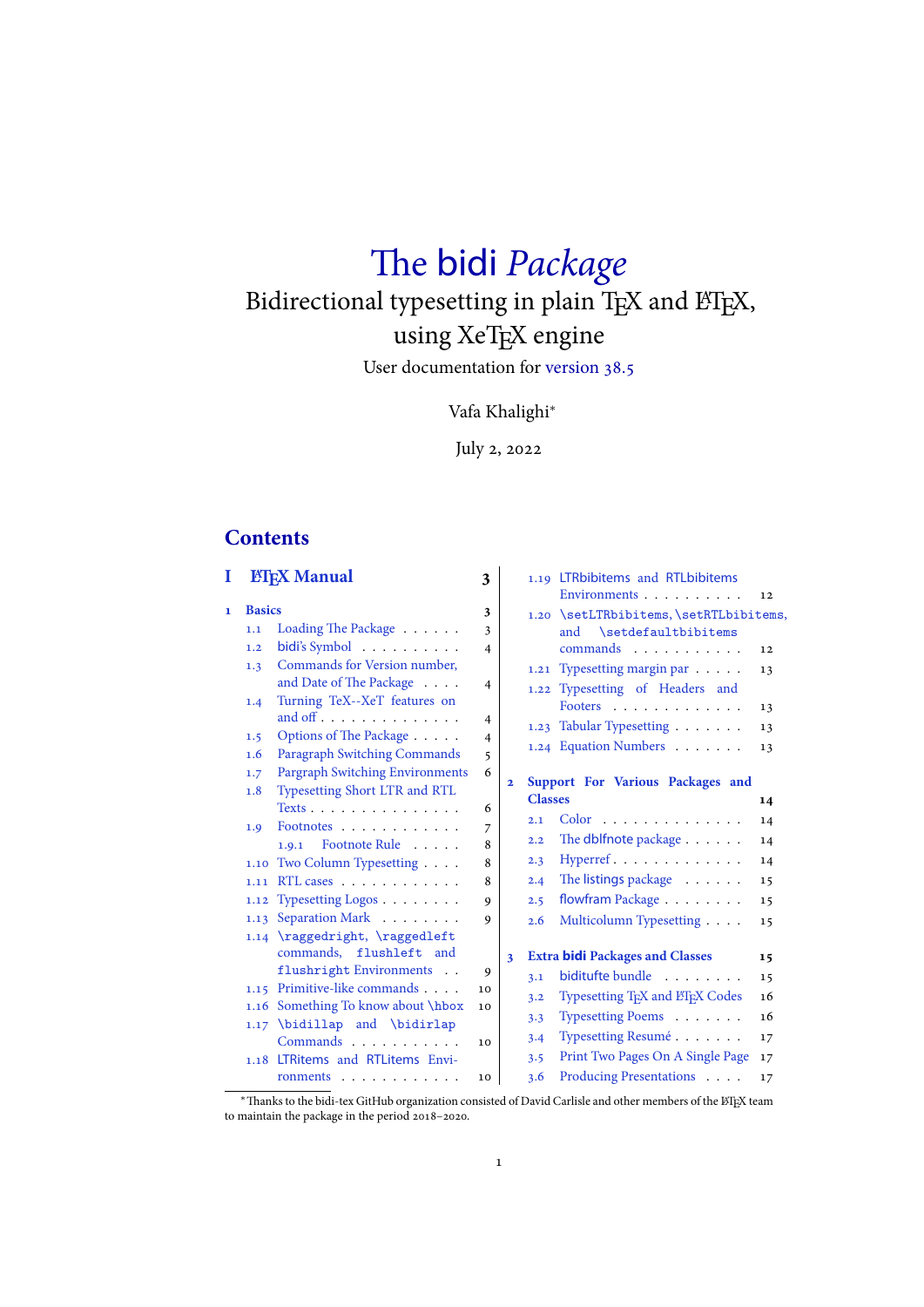| 4      | <b>Some Useful Internal Macros and Pro-</b><br>gramming Tips<br>Equating Conditionals<br>4.1<br>RTL Conditional<br>4.2<br>Main RTL Conditional<br>4.3<br>Latin Conditional<br>4.4<br>Tags Internal Macro<br>4.5<br>Definition File Loaded Internal<br>4.6<br>Macro $\dots \dots \dots \dots$<br>Tabular Conditional<br>4.7<br>Footnote Conditional<br>4.8 | 17<br>17<br>18<br>18<br>18<br>18<br>18<br>18<br>19 |   | 5.2<br>5.3<br>5.4<br>5.5<br>5.6<br>5.7<br>5.8 | Commands for Version number,<br>and Date of The Package<br>Turning TeX--XeT features on<br>Paragraph Switching Commands<br>Pargraph Switching Environments<br>Typesetting Short LTR and RTL<br>Texts<br>Primitive-like commands<br>Something To know about \hbox | 20<br>20<br>20<br>21<br>21<br>22<br>22 |
|--------|-----------------------------------------------------------------------------------------------------------------------------------------------------------------------------------------------------------------------------------------------------------------------------------------------------------------------------------------------------------|----------------------------------------------------|---|-----------------------------------------------|------------------------------------------------------------------------------------------------------------------------------------------------------------------------------------------------------------------------------------------------------------------|----------------------------------------|
| П<br>5 | Direction Ensuring Macros<br>4.9<br>Reset Direction Macro<br>4.10<br><b>Plain TEX Manual</b><br><b>Basics</b>                                                                                                                                                                                                                                             | 19<br>19<br>19<br>19                               | 6 | 5.9<br>6.1<br>6.2<br>6.3                      | Typesetting Logos $\ldots$<br><b>Some Useful Internal Macros and Pro-</b><br>gramming Tips<br>RTL Conditional<br>Main RTL Conditional<br>Direction Ensuring Macros                                                                                               | 22<br>22<br>22<br>23<br>23             |
|        | Loading The Package $\ldots$<br>5.1                                                                                                                                                                                                                                                                                                                       | 19                                                 |   | 6.4                                           | Reset Direction Macro                                                                                                                                                                                                                                            | 23                                     |

# **[Introd](#page-19-4)[uction](#page-19-3)**

bidi [provides a convenient](#page-19-5) interface for typesett[ing bidirectional texts in p](#page-23-0)lain TEX and LATEX, using the XeTEX engine.

## **bidi Info On The Terminal and In The Log File**

If you use bidi package to write any input TEX document, and then run xelatex on your document, bidi writes some information about itself to the terminal and to the log file. The information is something like:

```
****************************************************
*
* bidi package (Bidirectional typesetting in
* plain TeX and LaTeX, using XeTeX engine)
*
* Description: A convenient interface for
* typesetting bidirectional texts in plain TeX
* and LaTeX. The package includes adaptations
* for use with many other commonly-used packages.
*
* Copyright (c) 2007--2022 Vafa Khalighi
* Copyright (c) 2018--2020 bidi-tex GitHub Organization
*
* v38.5, 2022/07/01
*
* License: LaTeX Project Public License, version
* 1.3c or higher (your choice)
*
* Location on CTAN: /macros/xetex/latex/bidi
*
* Issue tracker: https://github.com/kvafa/bidi/issues
*
```


2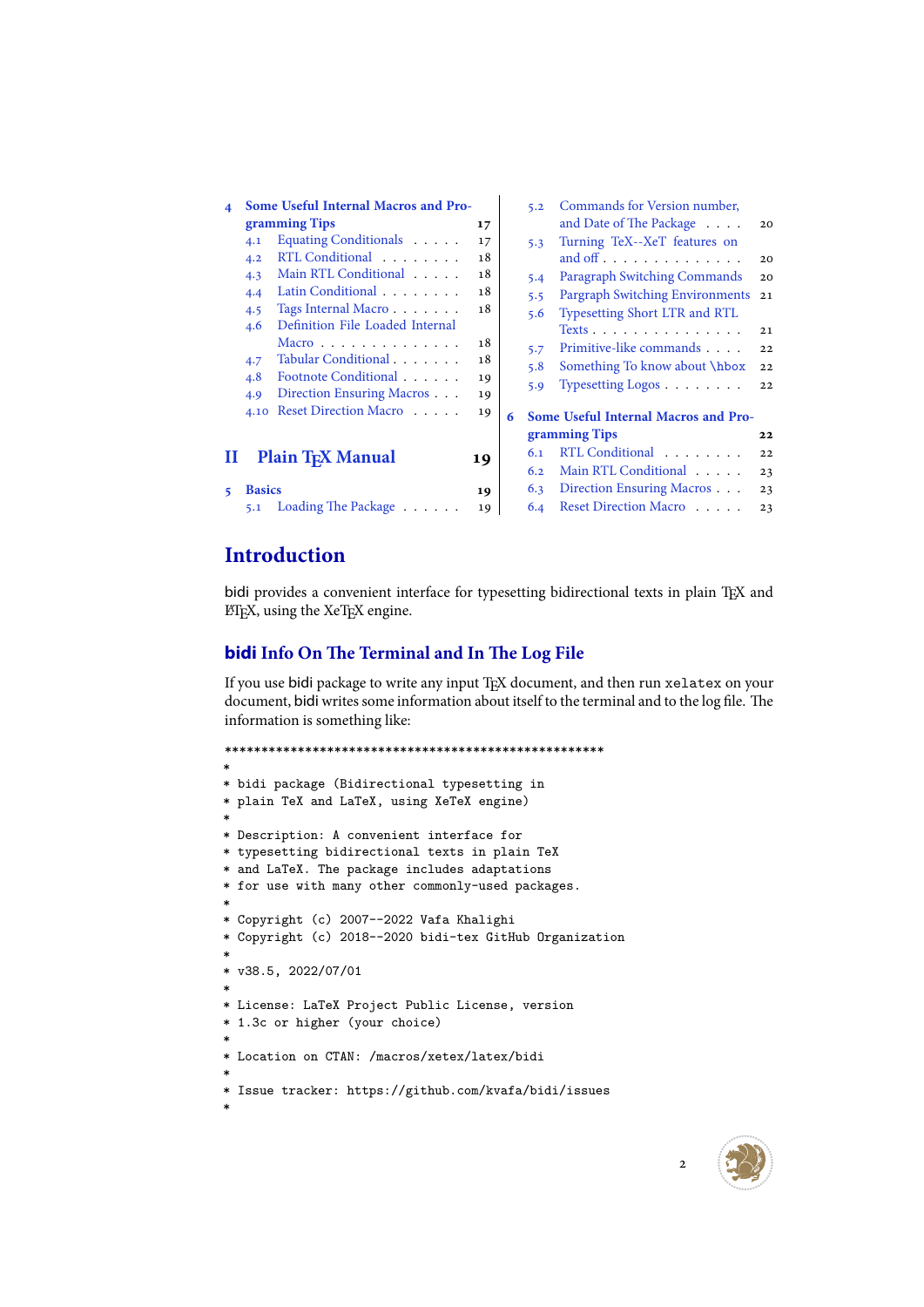\* Discussions: https://github.com/kvafa/bidi/discussions \* \* Primary author of bidi package: Vafa Khalighi. \* \*\*\*\*\*\*\*\*\*\*\*\*\*\*\*\*\*\*\*\*\*\*\*\*\*\*\*\*\*\*\*\*\*\*\*\*\*\*\*\*\*\*\*\*\*\*\*\*\*\*\*\*

# **Part I LATEX** Manual

# <span id="page-3-0"></span>**1 Basics**

# **1.1 Loading The Package**

<span id="page-3-1"></span>You can load the package in the ordinary way;

<span id="page-3-2"></span>\usepackage [Options] {*bidi*}

Where options of the package are explained later in subsection 1.5. When loading the package, it is important to know that:

- ➊ bidi should be the last package that you load, because otherwise you are certainly going to overwrite bidi's definitions and conseq[uently, you wil](#page-4-3)l not get the expected output.
- ➋ In fact, bidi makes sure that some specific packages are loaded before bidi; these are those packages that bidi modifies them for bidirectional typesetting.

If you load bidi before any of these packages, then you will get an error saying that you should load bidi as your last package.

For instance, consider the following minimal example:

```
\documentclass{minimal}
\usepackage{bidi}
\usepackage{graphicx}
\begin{document}
This is just a test.
\end{document}
```
Where graphicx is loaded after bidi. If you run xelatex on this document, you will get an error which looks like this:

```
! Package bidi Error: Oops! you have loaded package graphicx after
bidi package. Please load package graphicx before bidi package, and
then try to run xelatex on your document again.
See the bidi package documentation for explanation.
Type H <return> for immediate help.
...
l.4 \begin{document}
?
```
Basics 3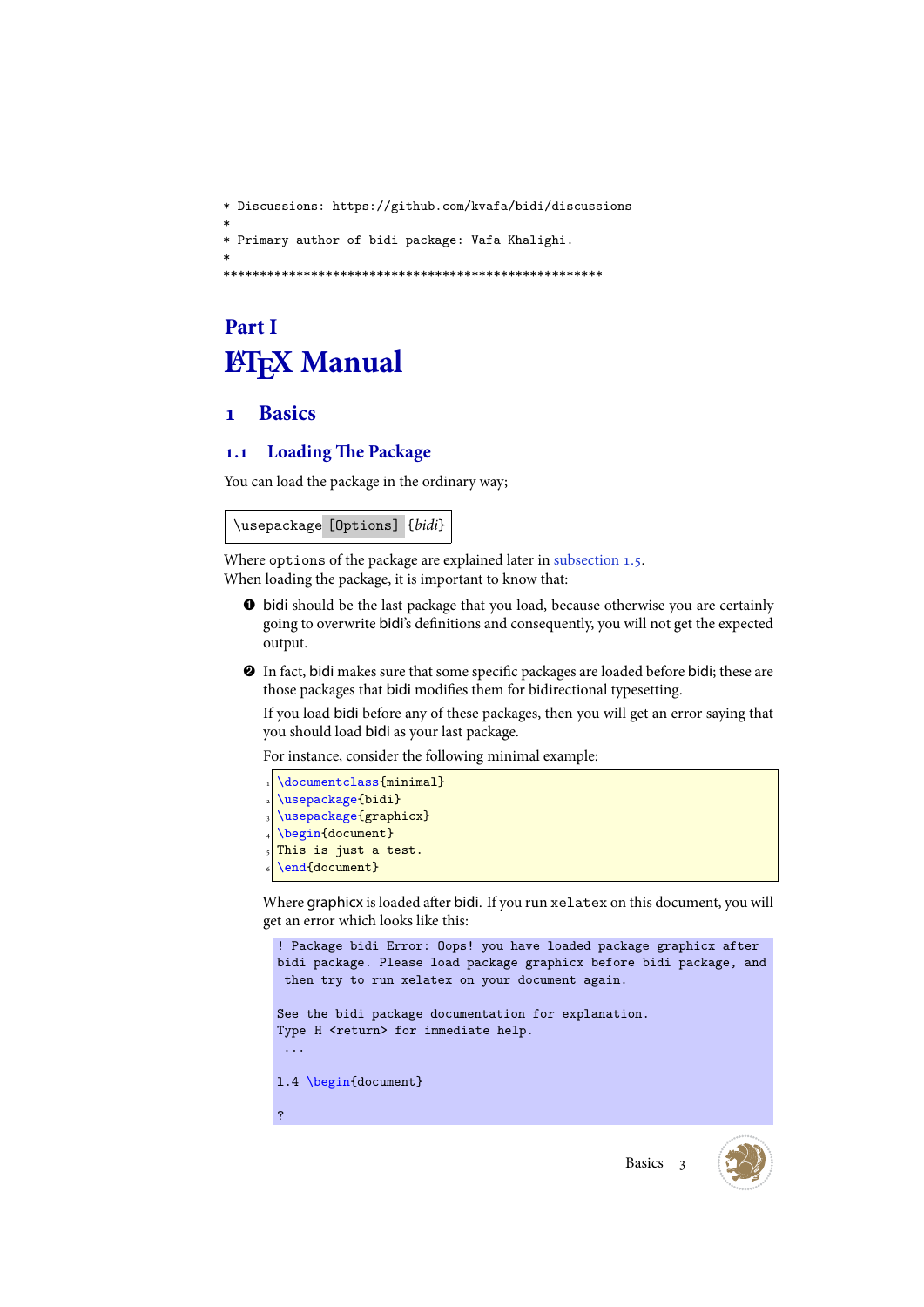#### **1.2 bidi's Symbol**

As you may know lion symbolizes TEX but lion does not symbolizes bidi. **Simorgh**<sup>1</sup> (shown on the first page of this documentation) symbolizes bidi.

#### <span id="page-4-0"></span>**1.3 Commands for Version number, and Date of The Package**

\bidiversion \bididate

<span id="page-4-1"></span>**B** \bidiversion gives the current version of the package.

**EF** \bididate gives the current date of the package.

```
\documentclass{article}
\usepackage{bidi}
\begin{document}
This is typeset by \textsf{bidi} package, \bidiversion, \bididate.
\end{document}
```
#### **1.4 Turning TeX--XeT features on and off**

<span id="page-4-2"></span>The bidirectional typesetting in XeTEX is based on TeX--XeT algorithm and bidi package automatically turns the feature on for typesetting bidirectional texts. As the internal data structures built by TeX--XeT differ from those built by TEX, the typesetting of a document by TeX--XeT may therefore differ from that performed by TEX. So you may notice that some packages behave differently when TeX--XeT feature is on and you may want to turn the feature off for a part of the text so that you get the default behaviour of original TEX. Two commands are provided for this purpose:

#### \TeXXeTOn \TeXXeTOff

- $\mathbb{F}$  \TeXXeTOn turns TeX--XeT feature on, which is active by default when bidi package is loaded.
- **EX** \TeXXeTOff turns TeX--XeT feature off.

#### **1.5 Options of The Package**

<span id="page-4-3"></span>There are three options, namely RTLdocument and rldocument, which are essentialy equivalent. If you pass any of these options to the package, you will be typesetting a document containing mainly RTL texts with some LTR texts. These options activate \setRTL (explained in subsection 5.4), \RTLdblcol (explained in subsection 1.10) and \autofootnoterule (explained in subsubsection 1.9.1).

It is clear that if you do not pass any of these options to the package, you will be typesetting a document containing mainly LTR texts with some RTL texts.

There is also extrafoo[tnotefeature](#page-20-2)s option that allows footnot[es to be typeset i](#page-8-1)n different formats:

<sup>&</sup>lt;sup>1</sup>Simorgh is an Iranian benevolent, mythical flying creature which has been shown on the titlepage of this documentation. For more details see http://en.wikipedia.org/wiki/Simurgh

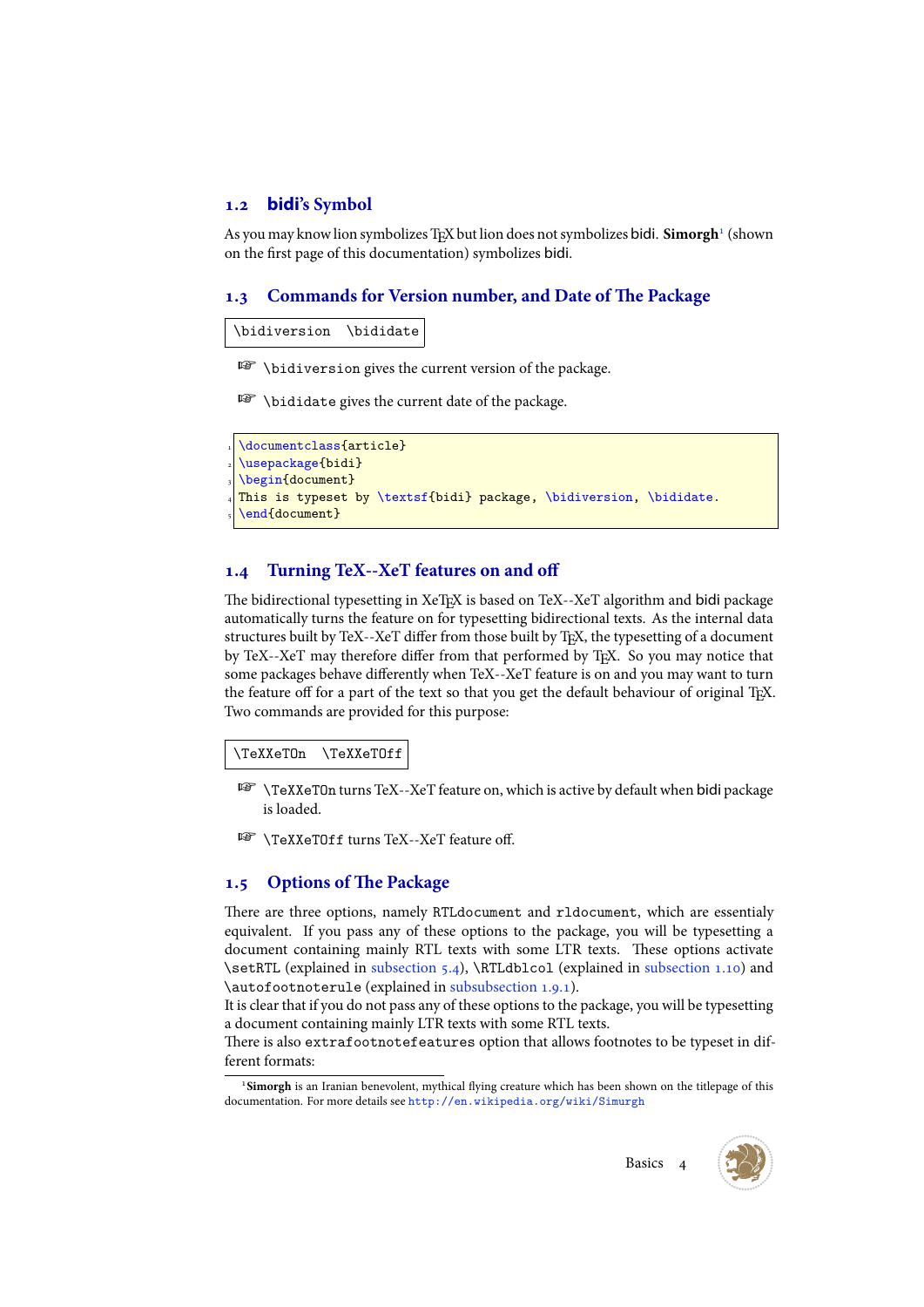```
\normalfootnotes
\twocolumnfootnotes \threecolumnfootnotes \fourcolumnfootnotes
\fivecolumnfootnotes \sixcolumnfootnotes \sevencolumnfootnotes
\eightcolumnfootnotes \ninecolumnfootnotes \tencolumnfootnotes
\RTLcolumnfootnotes \LTRcolumnfootnotes
\paragraphfootnotes
\setLTRparagraphfootnotes \setRTLparagraphfootnotes
```
- **REP** \normalfootnotes typesets footnotes in Standard ET<sub>F</sub>X format.
- \twocolumnfootnotes to \tencolumnfootnotes, typeset footnotes in two-columns to ten-columns, respectively.
- **RTLcolumnfootnotes typesets footnotes columns RTL (first column on the RHS** and each next column to the left of the previous column) and \LTRcolumnfootnotes typesets footnotes columns LTR (first column on the LHS and each next column to the right of the previous column). \LTRcolumnfootnotes is active by default.
- **PET** \paragraphfootnotes typesets footnotes in paragraph format.
- **EF** \setLTRparagraphfootnotes makes footnotes run from left to right. This comand is active by default.
- **B** \setRTLparagraphfootnotes makes footnotes run from right to left.

Please note that when using extrafootnotefeatures option, the footnote rule will be as wide as the text width and \autofootnoterule, \rightfootnoterule, \leftfootnoterule, and \textwidthfootnoterule commands have no effects.

Please also note that if you redefine \baselinestretch command or change the value of \baselineskip primitive before \paragraphfootnotes command, then you may get Arithmetic Overflow error. You should change these after using \paragraphfootnotes command.

# <span id="page-5-0"></span>**1.6 Paragraph Switching Commands**

```
\setLTR \setLR \unsetRL \unsetRTL
\setRTL \setRL \unsetLTR
```
With any of the commands in the first row, you can typeset LTR paragraphs.

With any of the commands in the second row, you can typeset RTL paragraphs.



Basics<sub>5</sub>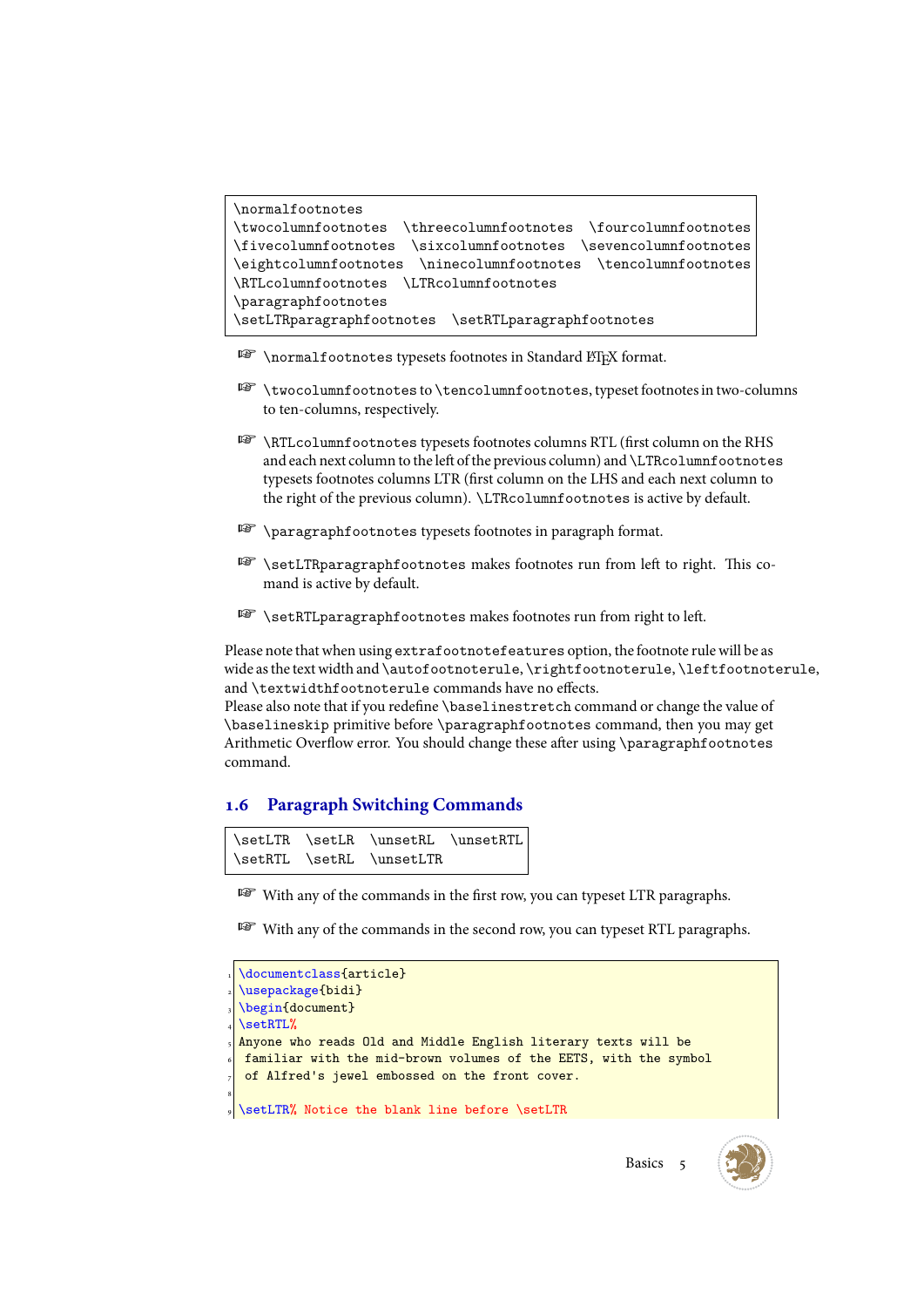```
10 Anyone who reads Old and Middle English literary texts will be
  familiar with the mid-brown volumes of the EETS, with the symbol
  of Alfred's jewel embossed on the front cover.
  \end{document}
```
#### <span id="page-6-0"></span>**1.7 Pargraph Switching Environments**

| \begin{LTR} |                        | $\langle text \rangle$ \end{LTR} |
|-------------|------------------------|----------------------------------|
| \begin{RTL} | $\langle text \rangle$ | $\end{RTL}$                      |

WE With LTR environment, you can typeset LTR paragraphs.

With RTL environment, you can typeset RTL paragraphs.

```
\documentclass{article}
\usepackage{bidi}
\begin{document}
\begin{RTL}
Anyone who reads Old and Middle English literary texts will be familiar
with the mid-brown volumes of the EETS, with the symbol
of Alfred's jewel embossed on the front cover.
\begin{LTR}
Anyone who reads Old and Middle English literary texts will be familiar
with the mid-brown volumes of the EETS, with the symbol
of Alfred's jewel embossed on the front cover.
\end{LTR}
And we are still typesetting RTL.
\end{RTL}\end{document}
```
### <span id="page-6-1"></span>**1.8 Typesetting Short LTR and RTL Texts**

```
\LRE{⟨text⟩} \LR{⟨text⟩}
\RLE{⟨text⟩} \RL{⟨text⟩}
```
- With any of the commands in the first row, you can typeset short LTR text inside RTL paragraphs.
- With any of the commands in the second row, you can typeset short RTL text inside LTR paragraphs.

```
\begin{document}
\begin{RTL}
Anyone who reads Old and Middle English \LRE{Short LTR text} literary
texts will be familiar
with the mid-brown volumes of the EETS, with the symbol
of Alfred's jewel embossed on the front cover.
\begin{LTR}
Anyone who reads Old and Middle English \RLE{Short RTL text} literary
texts will be familiar
```
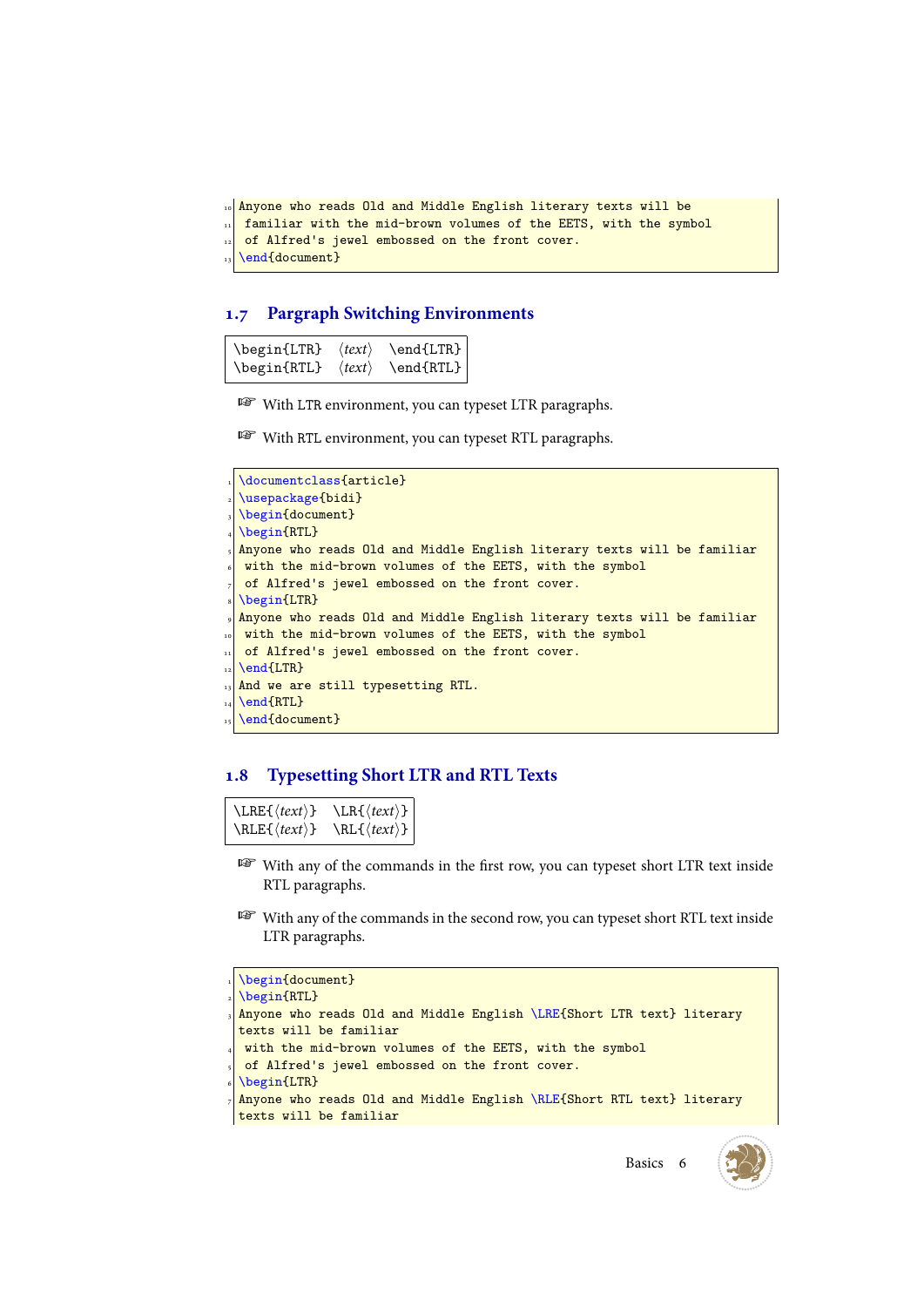```
with the mid-brown volumes of the EETS, with the symbol
of Alfred's jewel embossed on the front cover.
\end{LTR}
\end{RTL}
\end{document}
```
#### <span id="page-7-0"></span>**1.9 Footnotes**

\footnote [num] {*⟨text⟩*} \LTRfootnote [num] {*⟨text⟩*} \RTLfootnote [num] {*⟨text⟩*} \setfootnoteRL \setfootnoteLR \unsetfootnoteRL \thanks{*⟨text⟩*} \LTRthanks{*⟨text⟩*} \RTLthanks{*⟨text⟩*}

- \footnote in RTL mode produces an RTL footnote while in LTR mode it produces an LTR footnote.
- \LTRfootnote will always produce an LTR footnote, independent on the current mode.
- \RTLfootnote will always produce an RTL footnote, independent on the current mode.
- Specifying a \setfootnoteRL command anywhere will make \footnote produce an RTL footnote.
- Specifying either a \setfootnoteLR or an \unsetfootnoteRL command anywhere will make \footnote produce an LTR footnote.
- \thanks (to be used only inside \author or \title argument) in RTL mode produces an RTL footnote while in LTR mode it produces an LTR footnote.
- \LTRthanks (to be used only inside \author or \title argument) will always produce an LTR footnote, independent on the current mode.
- \RTLthanks (to be used only inside \author or \title argument) will always produce an RTL footnote, independent on the current mode.

\footnotetext [num] {*⟨text⟩*} \LTRfootnotetext [num] {*⟨text⟩*} \RTLfootnotetext [num] {*⟨text⟩*}

- \footnotetext used in conjunction with \footnotemark, in RTL mode produces an RTL footnote while in LTR mode it produces an LTR footnote.
- \LTRfootnotetext used in conjunction with \footnotemark, will always produce an LTR footnote, independent on the current mode.
- \RTLfootnotetext used in conjunction with \footnotemark, will always produce an RTL footnote, independent on the current mode.

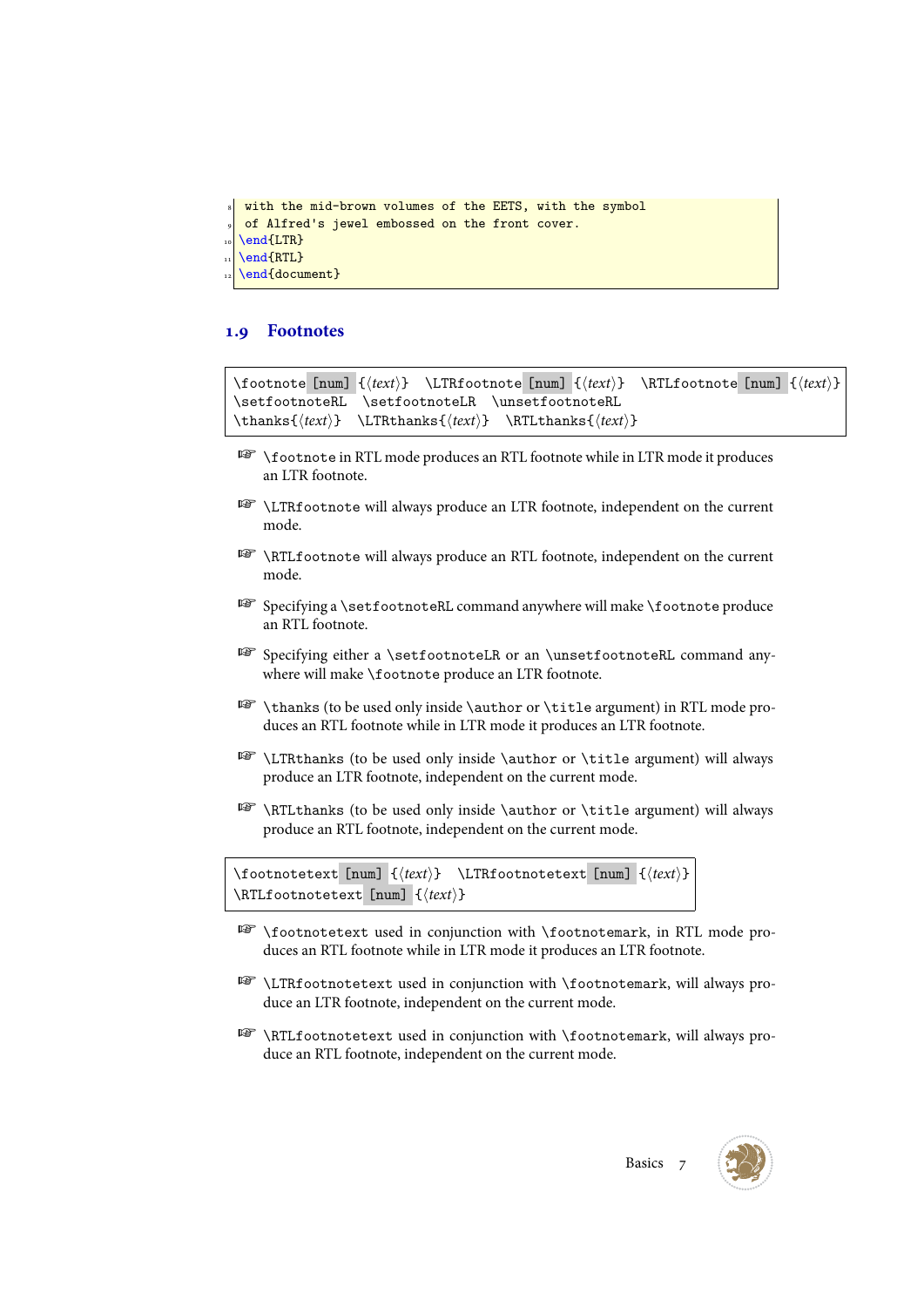#### <span id="page-8-0"></span>**1.9.1 Footnote Rule**

The behavior of footnote rules can also be controlled.

```
\autofootnoterule \rightfootnoterule \leftfootnoterule
\LRfootnoterule \textwidthfootnoterule \SplitFootnoteRule
\debugfootnotedirection
```
- **EF** \autofootnoterule will draw the footnote rule right or left aligned based on the direction of the first footnote following the rule (i.e., put in the current page).
- $\n \, \mathbb{P} \ \rightarrow \mathbb{P}$
- **B** \leftfootnoterule or \LRfootnoterule will put footnote rule on the left-hand side.
- \textwidthfootnoterule will draw the footnote rule with a width equal to \textwidth.
- \SplitFootnoteRule puts a full-width rule above the split-off part of a split footnote.
- $\mathbb{F}$  \debugfootnotedirection writes the direction of the first footnote on each page, in the log file.

#### <span id="page-8-1"></span>**1.10 Two Column Typesetting**

#### \RTLdblcol \LTRdblcol

If you pass the twocolumn option to the class file and if the main direction of the document is RTL, then you get RTL two column and if the main direction of the document is LTR, then you get LTR two column. In addition, \RTLdblcol allows you to have RTL two column typesetting and \LTRdblcol allows you to have LTR two column typesetting as the options of the class file.

Also please note that in twocolumn documents, the width of the \footnoterule will be equal to \columnwidth no matter which footnote-rule commands you use; indeed, in twocolumn documents only \textwidthfootnoterule is active and other footnoterule commands will not be effective.

# **1.11 RTL cases** \RTLcases command was

previously known as \rcases command but since there was a clash with mathtools rename \rcases command to \RTLcases command.

```
\RTLcases{\text{⟨brach1⟩}\cr\text{⟨brach2⟩}\cr\text{⟨brach3⟩}…}
\text{⟨main⟩}
```
package (mathtools defines \RTLcases is defined in bidi for typesetting RTL cases. \text is defined in amsmath rcases environment), we had to package, so this means that you need to load amsmath package too.

```
\documentclass{article}
\usepackage{amsmath}
\usepackage{bidi}
\begin{document}
\setRTL
6 \[\RTLcases{\text{men}\cr\text{women}}
```
Basics 8

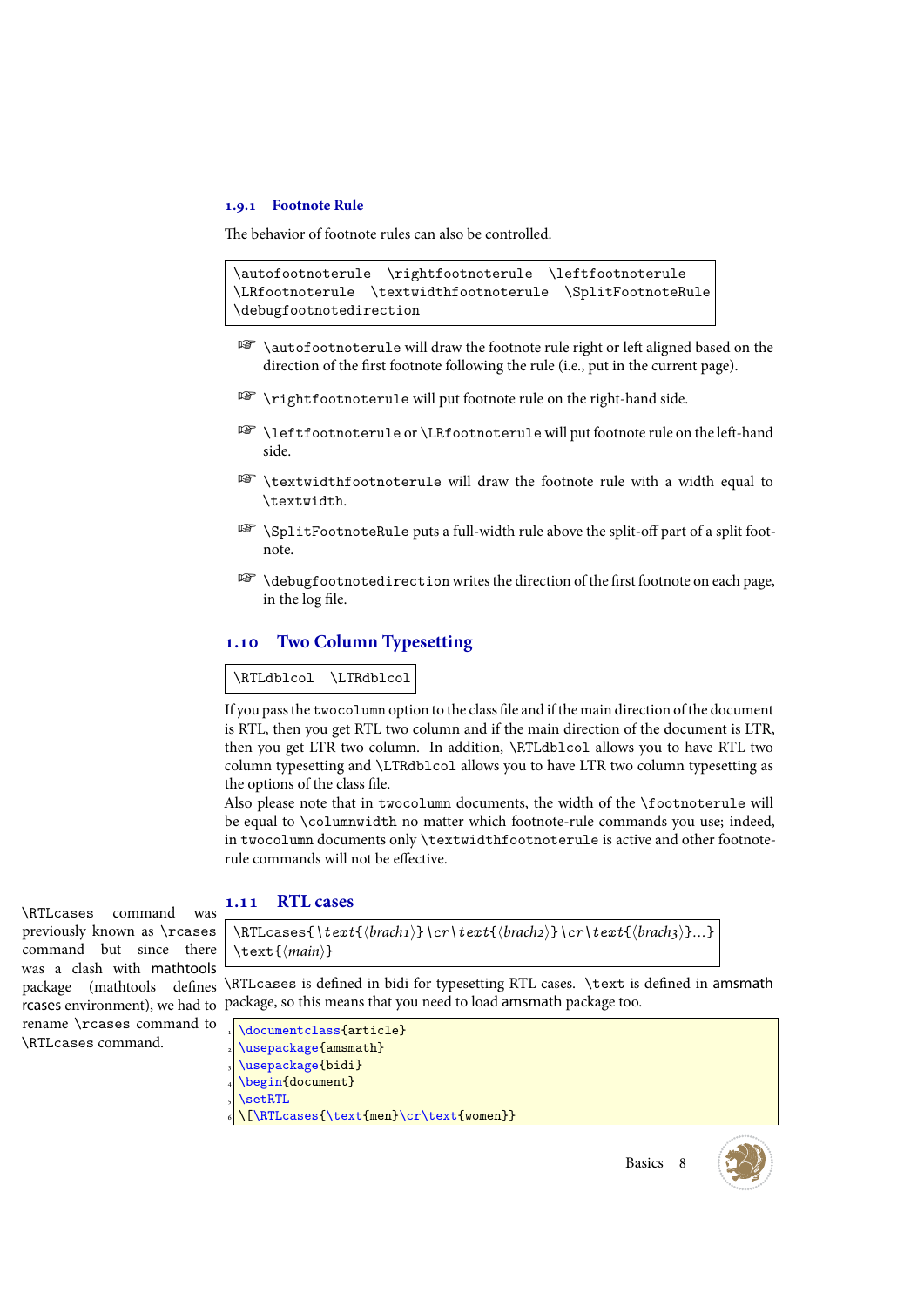```
\text{Humans Beings}
\overline{1}\end{document}
```
#### <span id="page-9-0"></span>**1.12 Typesetting Logos**

\XeTeX \XeLaTeX

bidi defines XeTEX and XeLTEX logos and in addition, it makes sure that logos, TEX, LATEX, LATEX 2*ε* are typeset LTR.

#### <span id="page-9-1"></span>**1.13 Separation Mark**

\SepMark{*⟨mark⟩*} \@SepMark

Generally in Standard LTEX, dot is used for separation between section numbers, equation numbers any anything else which needs to be seperated. You can use \SepMark to use any other mark as the seperation mark instead a dot.

\documentclass{article} \usepackage{bidi} \SepMark{-} \begin{document} \section{First} \subsection{Second} \subsubsection{Third} \end{document}

If you decide to change the numbering of chapters, sections, subsections, equations, figures and …, you should either load amsmath package and use \numberwithin macro to do this or do the ordinary way, but instead dot write \@SepMark. Using dot instead \@SepMark will certainly make trouble.

```
\documentclass{article}
\usepackage{bidi}
\SepMark{-}
\makeatletter
\renewcommand\theequation{\thesection\@SepMark\@arabic\c@equation}
\makeatother
\begin{document}
\section{First}
\begin{equation}
x^2+y^2=z^2\end{equation}
\end{document}
```
# <span id="page-9-2"></span>**1.14 \raggedright, \raggedleft commands, flushleft and flushright Environments**

\raggedright command and flushleft environment put the text on the left hand side and \raggedleft command and flushright environment put the text on the right hand side, independent on the current mode.

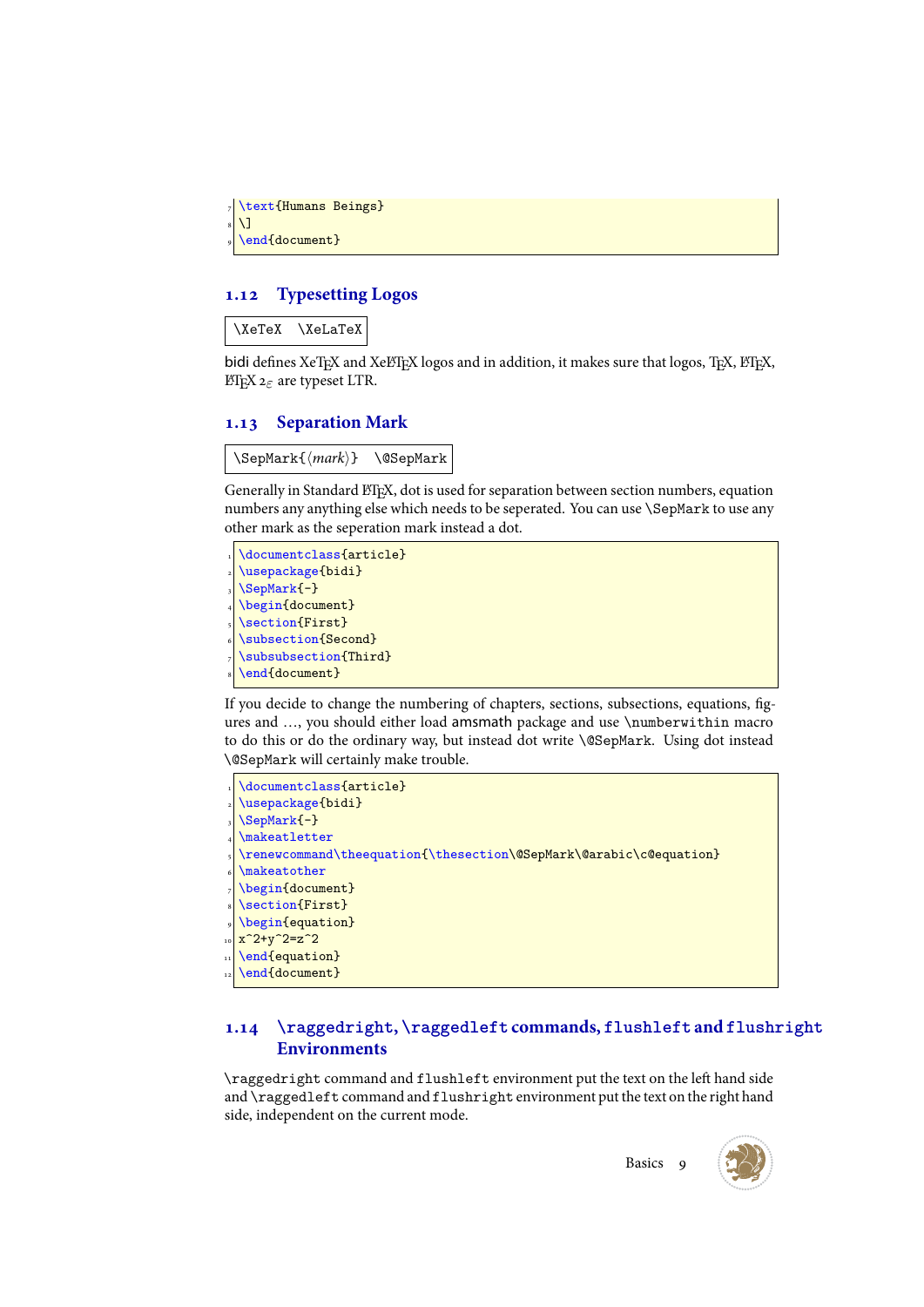#### <span id="page-10-0"></span>**1.15 Primitive-like commands**

\hboxR \hboxL \vboxR \vboxL

- $IF$  The syntax of \hboxR is exatly the same as the syntax of \hbox, but its contents is always typeset RTL.
- The syntax of \hboxL is exatly the same as the syntax of \hbox, but its contents is always typeset LTR.
- The syntax of \vboxR is exatly the same as the syntax of \vbox, but its contents is always typeset RTL.
- $\mathbb{F}$  The syntax of \vboxL is exatly the same as the syntax of \vbox, but its contents is always typeset LTR.

#### <span id="page-10-1"></span>**1.16 Something To know about \hbox**

If you enable RTL typesetting and typeset an horizontal box at the beginning of the document:

```
\documentclass{article}
\usepackage{bidi}
\setminussetRTL
\begin{document}
\hbox{This is a Test}
\end{document}
```
You see that even you have used \setRTL, the horizontal box appears LTR (It appears on the left hand side and its content is typeset left to right). This is because when TEX starts, it is in the vertical mode so if you need to have that \hbox appear RTL, then write \leavevmode before \hbox:

```
\documentclass{article}
\usepackage{bidi}
\setRTL
\begin{document}
\leavevmode\hbox{This is a Test}
\end{document}
```
#### <span id="page-10-2"></span>**1.17 \bidillap and \bidirlap Commands**

In RTL mode, \llap and \rlap do oposite things. Since these two macros are used in a lot of classes and packages, instead modifying these two macros, we have created two new macros \bidillap and \bidirlap which give logical results.

#### **1.18 LTRitems and RTLitems Environments**

If you typeset an itemize, or an enumerate, or a description environment where all \items are one directional, you have no problem at all as shown below:

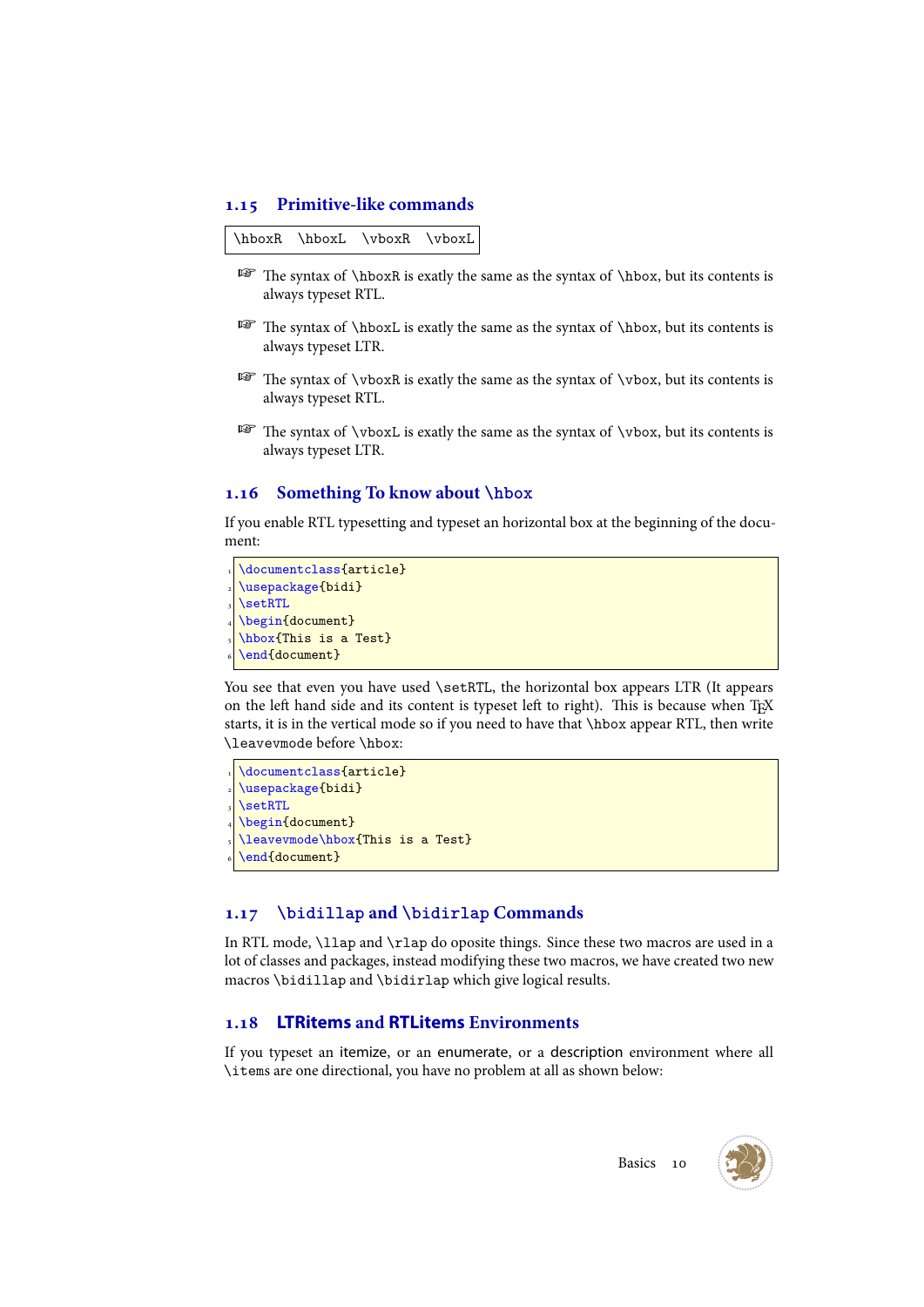```
\documentclass{article}
```

```
\begin{document}
```
- Anyone who reads Old and Middle English literary texts will be familiar with the mid-brown volumes of the EETS, with the symbol of Alfred's
- \begin{enumerate}
- \item Anyone who reads Old and Middle English literary texts will be familiar with the mid-brown volumes of the EETS, with the symbol of Alfred's
- \item Anyone who reads Old and Middle English literary texts will be familiar with the mid-brown volumes of the EETS, with the symbol of Alfred's
- \end{enumerate}
- \end{document}

However if the above example becomes bidirectional, as shown below:

```
\documentclass{article}
\usepackage{bidi}
\begin{document}
Anyone who reads Old and Middle English literary texts will be familiar
with the mid-brown volumes of the EETS, with the symbol of Alfred's
\begin{enumerate}
\item Anyone who reads Old and Middle English literary texts will be
familiar with the mid-brown volumes of the EETS, with the symbol of
Alfred's
\setRTL
\item Anyone who reads Old and Middle English literary texts will be
familiar with the mid-brown volumes of the EETS, with the symbol of
Alfred's
\end{enumerate}
\end{document}
```
Then some people may argue that this typographically does not look promising. For this purpose, RTLitems environment is provided which has the following syntax:

```
\begin{RTLitems}
  \item ⟨text⟩
  …
\end{RTLitems}
```
By using the RTLitems environment, the previous example will look like the following:

```
\documentclass{article}
 \usepackage{bidi}
 \begin{document}
 4 Anyone who reads Old and Middle English literary texts will be familiar
 with the mid-brown volumes of the EETS, with the symbol of Alfred's
 \begin{enumerate}
 \item Anyone who reads Old and Middle English literary texts will be
 familiar with the mid-brown volumes of the EETS, with the symbol of
 Alfred's
<sub>7</sub> \begin{RTLitems}
```
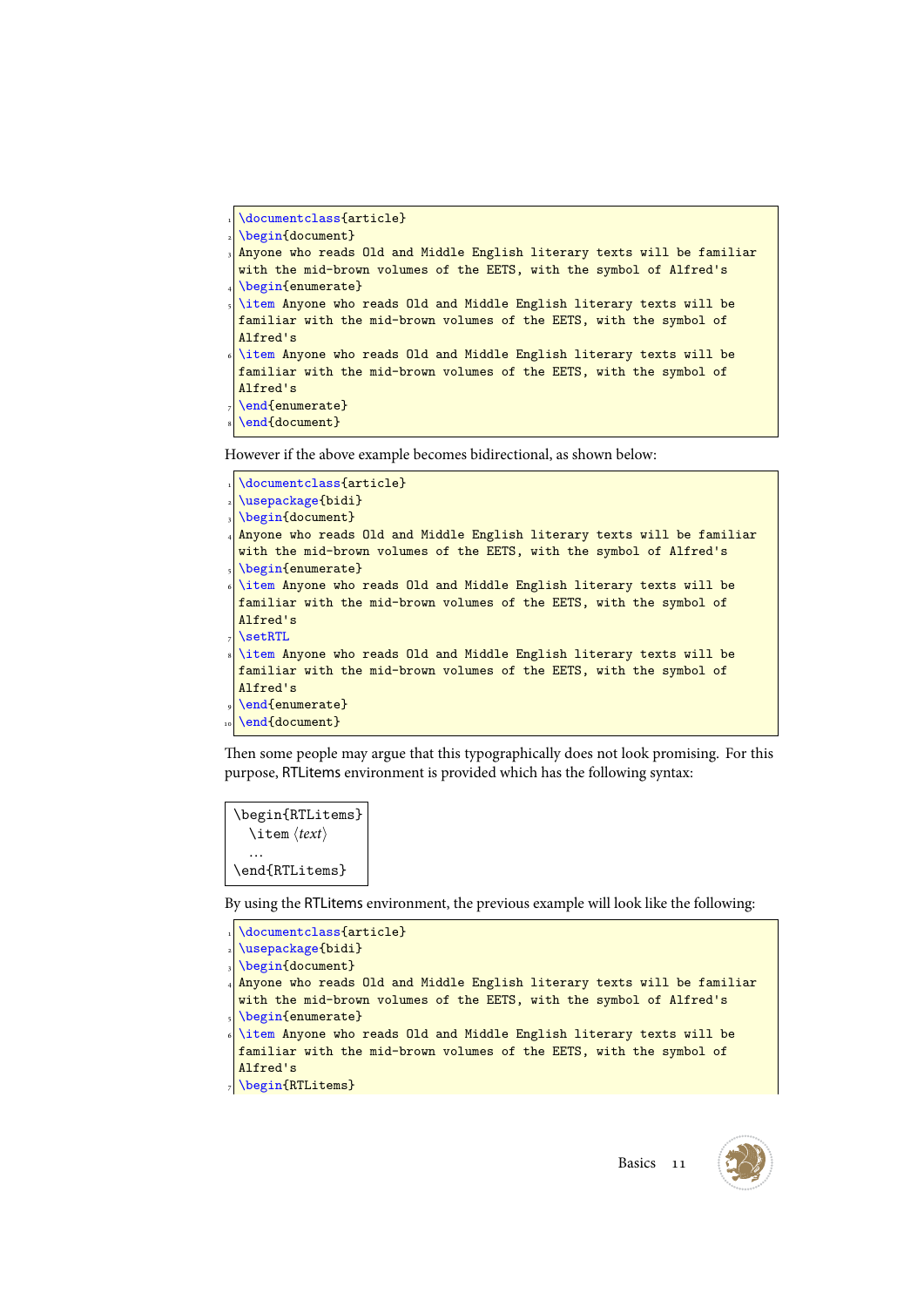```
8 \item Anyone who reads Old and Middle English literary texts will be
 familiar with the mid-brown volumes of the EETS, with the symbol of
 Alfred's
 \end{RTLitems}
 \end{enumerate}
 \end{document}
```
Similarly, LTRitems environment is defined which has the following syntax:

```
\begin{LTRitems}
  \item ⟨text⟩
  …
\end{LTRitems}
```
#### <span id="page-12-0"></span>**1.19 LTRbibitems and RTLbibitems Environments**

The syntax of LTRbibitems and RTLbibitems environments is exactly like the syntax of LTRitems and RTLitems environments but there are few differences:

- <sup>13</sup> LTRitems and RTLitems environments should only be used for list-like environments (such as itemize, enumerate and description environments) but LTRbibitems and RTLbibitems environments should only be used for thebibliography environment.
- Clearly instead of \item, you have \bibitem inside LTRbibitems and RTLbibitems environments.

### <span id="page-12-1"></span>**1.20 \setLTRbibitems, \setRTLbibitems, and \setdefaultbibitems commands**

\setLTRbibitems \setRTLbibitems \setdefaultbibitems

- If your whole thebibliography environment is inside RTL mode, but all your \bibitems are LTR and you actually want to have \bibname to appear on the RHS, you can use \setLTRbibitems command before thebibliography environment.
- If your whole thebibliography environment is inside LTR mode, but all your \bibitems are RTL and you actually want to have \bibname to appear on the LHS, you can use \setRTLbibitems command before thebibliography environment.
- \setdefaultbibitems is the default, when your \bibitems are a mixture of LTR and RTL and it does not matter what mode (LTR or RTL) your thebibliography environment is in. Please note that you do not have to use \setdefaultbibitems command in this case at all.

Consider an example that your thebibliography environment is inside LTR mode and you have, say two \bibitems. The first \bibitem is LTR and the second \bibitem is RTL. One could typeset this senario as shown below:

- \documentclass{article}
- \usepackage{bidi}
- \begin{document}
- \begin{thebibliography}{99}



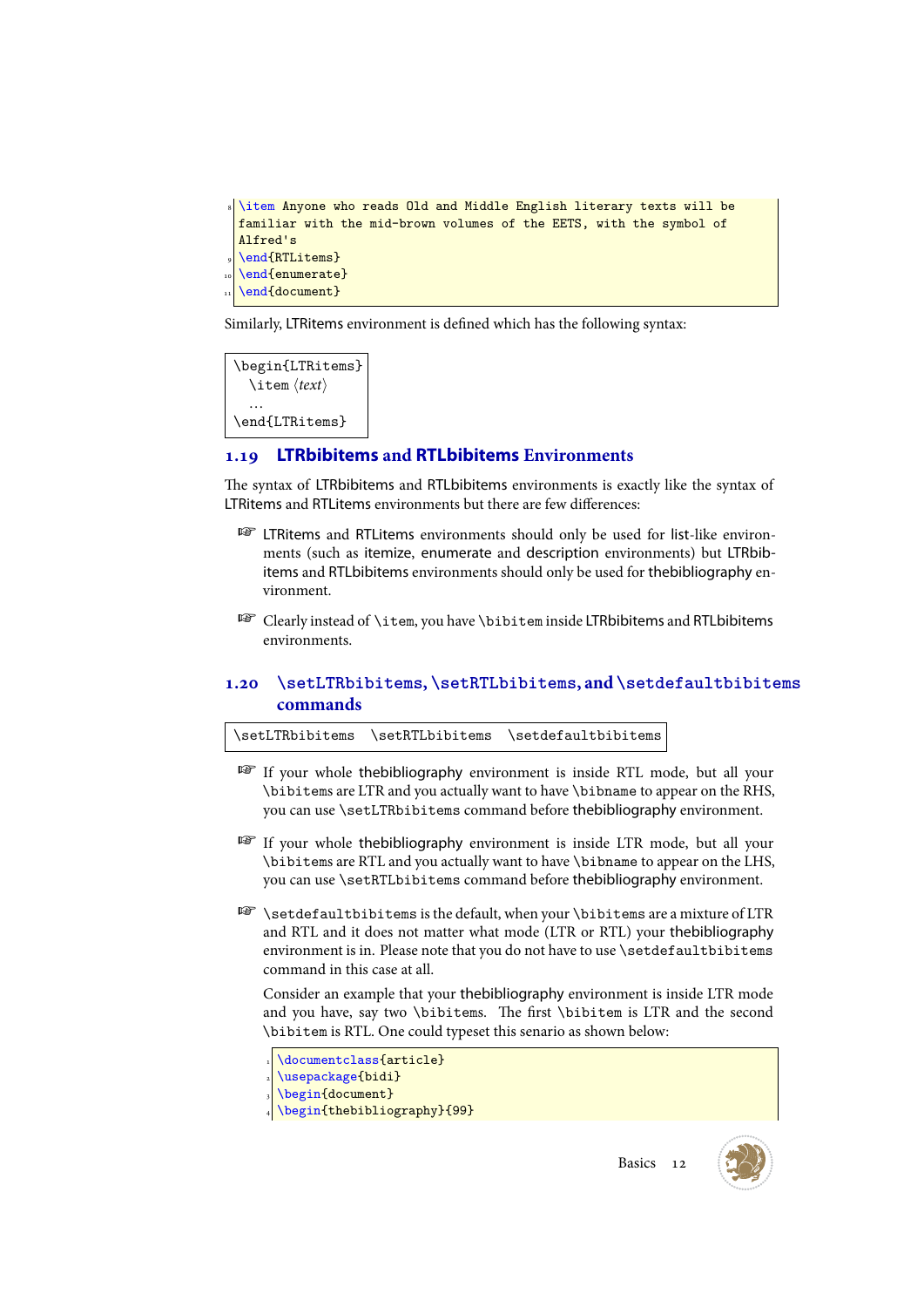```
\bibitem This is the first bibitem which is LTR.
\begin{RTLbibitems}
\bibitem This is the second bibitem which is RTL.
\end{RTLbibitems}
\end{thebibliography}
\end{document}
```
# <span id="page-13-0"></span>**1.21 Typesetting margin par**

By default, in RTL mode, \marginpar appears on LHS and its content is typeset RTL and in LTR mode, \marginpar appears on RHS and its content is typeset LTR. In addition, the following commands are provided:

```
\setRTLmarginpar \setLTRmarginpar \setdefaultmarginpar
\LTRmarginpar[⟨left-text⟩]{⟨right-text⟩}
\RTLmarginpar[⟨left-text⟩]{⟨right-text⟩}
```
- **EXECUTE SET LEARTLE EXECUTE:** \setRTLE arginpar always makes \marginpar to appear on LHS and the content of \marginpar is typeset RTL (this is independent of the current mode).
- **B** \setLTRmarginpar always makes \marginpar to appear on RHS and the content of \marginpar is typeset LTR (this is independent of the current mode).
- \setdefaultmarginpar gives the default behaviour of \marginpar as described above.
- \LTRmarginpar typesets *⟨left-text⟩* and *⟨right-text⟩* always LTR.
- \RTLmarginpar typesets *⟨left-text⟩* and *⟨right-text⟩* always RTL.
- in RTL mode, places of *⟨left-text⟩* and *⟨right-text⟩* swaps.

# <span id="page-13-1"></span>**1.22 Typesetting of Headers and Footers**

If the main direction of the document is RTL, then headers and footers are typeset RTL and if the main direction of the document is LTR, then headers and footers are typeset LTR.

# <span id="page-13-2"></span>**1.23 Tabular Typesetting**

In RTL mode, tabular are typeset RTL and in LTR mode, tabular are typeset LTR.

# <span id="page-13-3"></span>**1.24 Equation Numbers**

For reqno, equation numbers are on the right hand side and for leqno, equation numbers are on the left hand side, independent on the current mode.

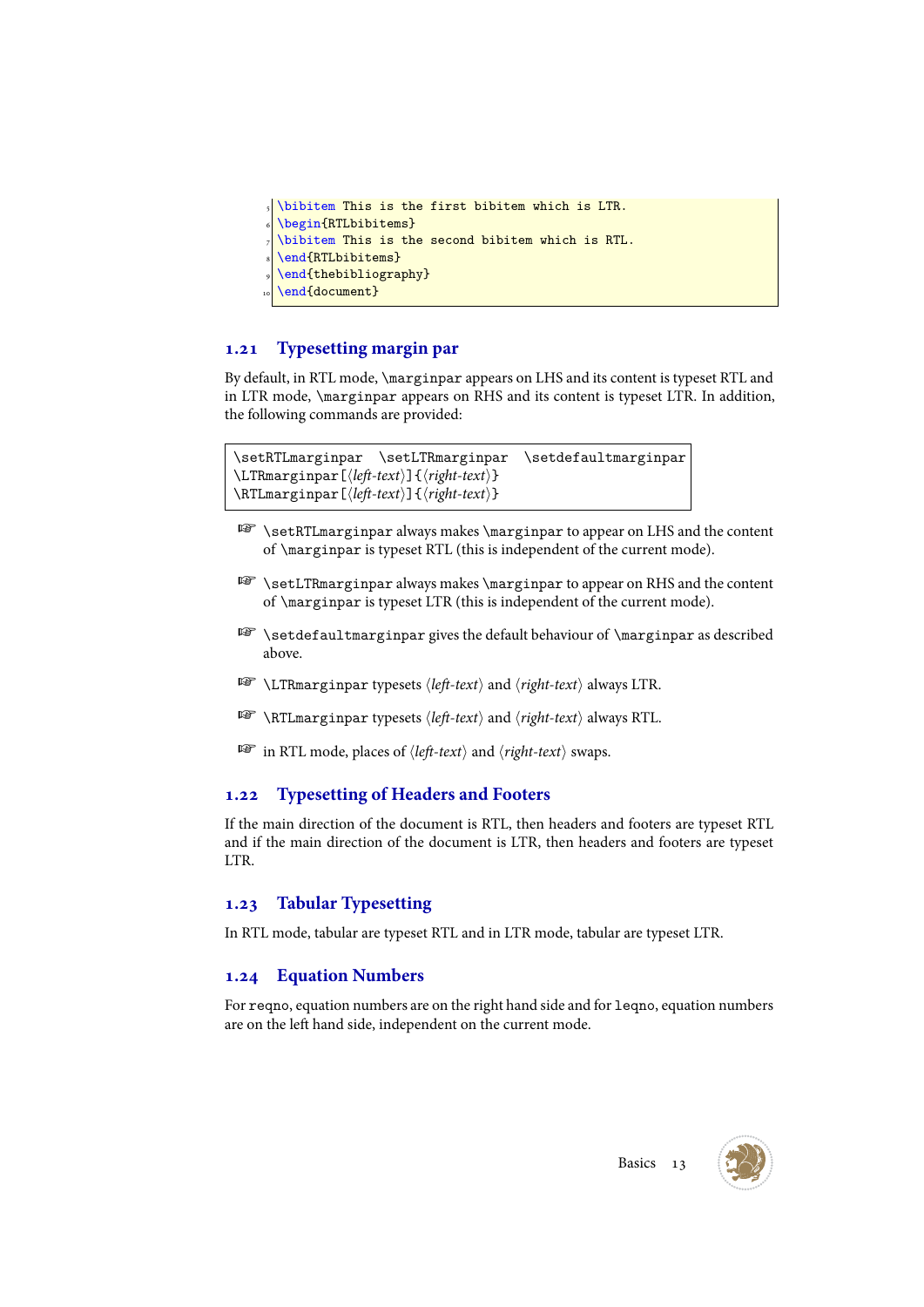# <span id="page-14-0"></span>**2 Support For Various Packages and Classes**

The bidi package supports amsmath, amstext, amsthm, array, arydshln, breqn, cals, caption, color, colortbl, crop, cuted, cutwin, dblfnote draftwatermark, empheq, fancyhdr, fancybox, fix2col, float, floatrow, flowfram, framed, ftnright, geometry, graphicx, hvfloat, hyperref, lettrine, listings, mdframed, midfloat, minitoc, multicol, multienum, newfloat, pdfpages, pstricks, quotchap, picinpar, ragged2e, rotating, sidecap, stabular, subfig, subfigure, supertabular, xtab, tabls, tabulary, PGF & TIKZ, tocbibind, tocloft, tocstyle, wrapfig, xcolor, xltxtra packages, amsart, amsbook, artikel1, artikel2, artikel3, extarticle, flashcards, standrad article, boek, boek3, standard book, bookest, extbook, extletter, scrlettr, standard letter, memoir, extreport, rapport1, rapport3, refrep, standard report, scrartcl, scrbook, scrreprt classes and any other packages and classes that relies on these packages and classes. This means, you can use all these packages and classes in addition to other packages and classes that rely on these packages and classes and use their functionality fully for your bidirectional documents.

We now give some details that you should know about the supported packages or classes.

#### <span id="page-14-1"></span>**2.1 Color**

You can use color and xcolor packages to typeset texts in colours and colour boxes produced by \colorbox and \fcolorbox commands. Please note that your Coloured text should not span more than a line, if your text spans more than a line, you will be in trouble which means your whole document, page or paragraph may be coloured. If your texts spans more than a line, then you should use xecolor package.

Also if you are going to use \color command to colour the text at the beginning of a paragraph, then you should have \leavevmode before \color command. For having coloured tabular, you can use colortbl package.

#### <span id="page-14-2"></span>**2.2 The dblfnote package**

The dblfnote package makes footnotes double-columned. In addition bidi package adds bidirectional support for the dblfnote package by providing the following commands:

| \RTLdfnmakecol | \LTRdfnmakecol |
|----------------|----------------|
|----------------|----------------|

- **AF** \RTLdfnmakecol makes footnotes double-columned RTL.
- **AP \LTRdfnmakecol makes footnotes double-columned LTR.**
- If the main direction of the document is RTL, \RTLdfnmakecol is active and if the main direction of the document is LTR, \LTRdfnmakecol is active.

Please note that when using dblfnote package, the footnote rule will be as wide as the footnote column and \autofootnoterule, \rightfootnoterule, \leftfootnoterule, and \textwidthfootnoterule commonds have no effects.

# **2.3 Hyperref**

The hyperref package works fine with bidirectional documents if and only if, your link will not span more than a line. If your link spans more than a line, then your whole document, or page or paragraph may be linked.

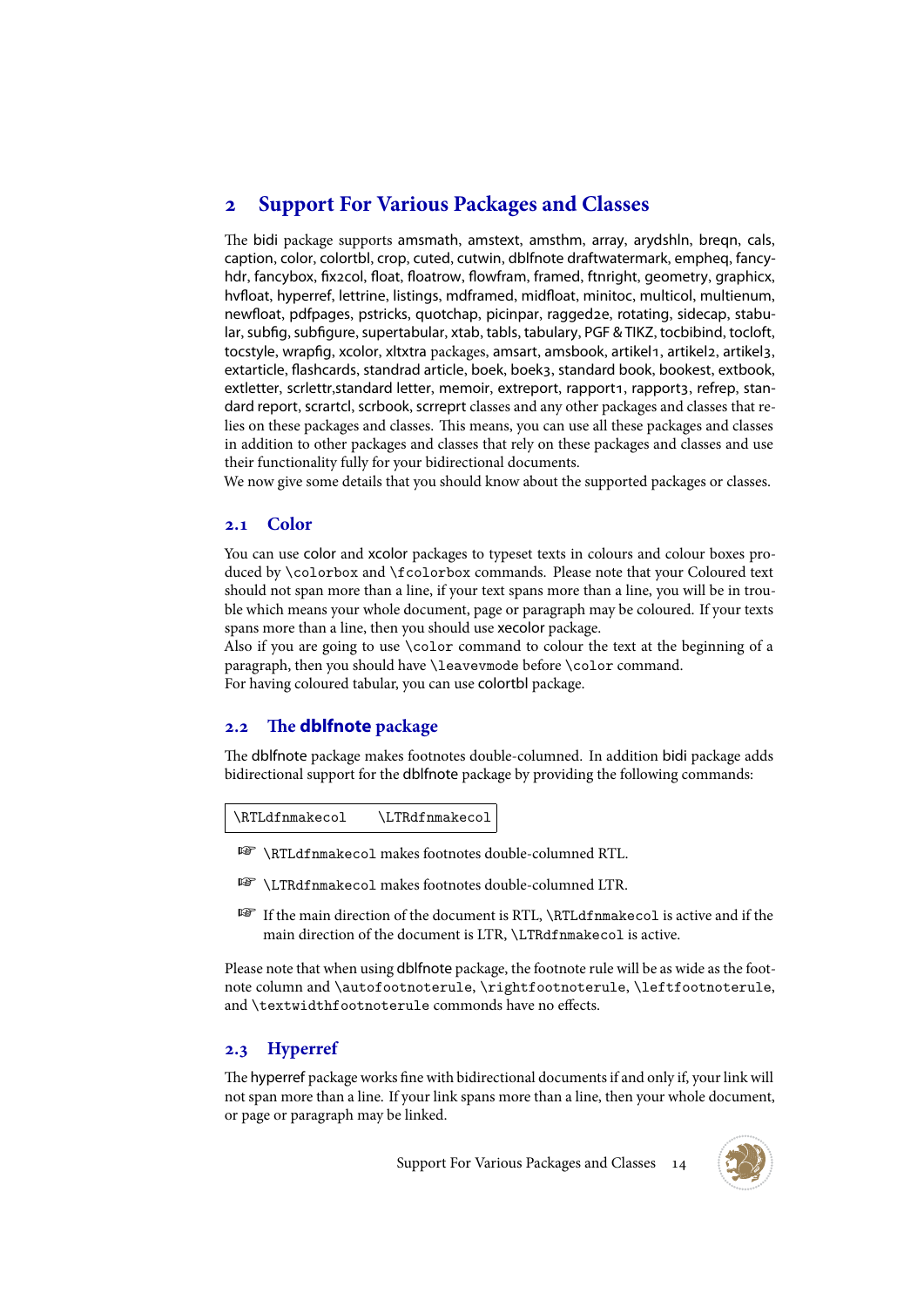## <span id="page-15-0"></span>**2.4 The listings package**

Suppose that the main direction of the document is RTL, and you want to typeset a piece of C code in LTR mode but you also have the requirement that the caption of that particular code should be RTL. Since the direction of the code is LTR, then the direction of the caption also will be LTR and this is not something you want; sadly there is no easy way to do this. For this very reason, the bidi package adds a key to the listings package, namely captiondirection. This key can have the following values:

- **For** textdirection follows the direction of the text (default).
- RTL sets the direction of the caption to RTL.
- LTR sets the direction of the caption to LTR.

Giving any other values gives you an error.

#### <span id="page-15-1"></span>**2.5 flowfram Package**

You can use flowfram package for your bidirectional documents. Please note that flowfram package provides support for bidirectional column typesetting, for details, see its manual.

#### <span id="page-15-2"></span>**2.6 Multicolumn Typesetting**

In the previous versions of bidi package, it was recommended that you need to use fmultico package instead the original multicol package for RTL multicolumn typesetting. This is not the case any more and you should not use buggy fmultico package any more. Simply load the original multicol package before loading bidi. bidi now supports multicol package and you can typeset bidirectional multi columns. When using multicol package, the following two additional commands are proveded:

\RTLmulticolcolumns \LTRmulticolcolumns

If the main direction of the document is RTL, then you get RTL multi columns and if the main direction of the document is LTR, then you get LTR multi columns. In addition, \RTLmulticolcolumns allows you to have RTL multi columns and \LTRmulticolcolumns allows you to have LTR multi columns.

In addition, you also can use vwcol package for variable width bidirectional column typesetting.

# <span id="page-15-3"></span>**3 Extra bidi Packages and Classes**

#### <span id="page-15-4"></span>**3.1 biditufte bundle**

A modified version of tufte-latex, biditufte bundle, mainly for RTL typesetting, is provided. If you never used biditufte bundle or tufte-latex package and you want to use biditufte bundle, then you need to look at tufte-latex package's manual and examples. In addition, for using biditufte bundle, you need to know the following notes:

F<sup>3</sup> You need to use biditufte-book class instead tufte-book class and biditufte-handout class instead tufte-handout class.

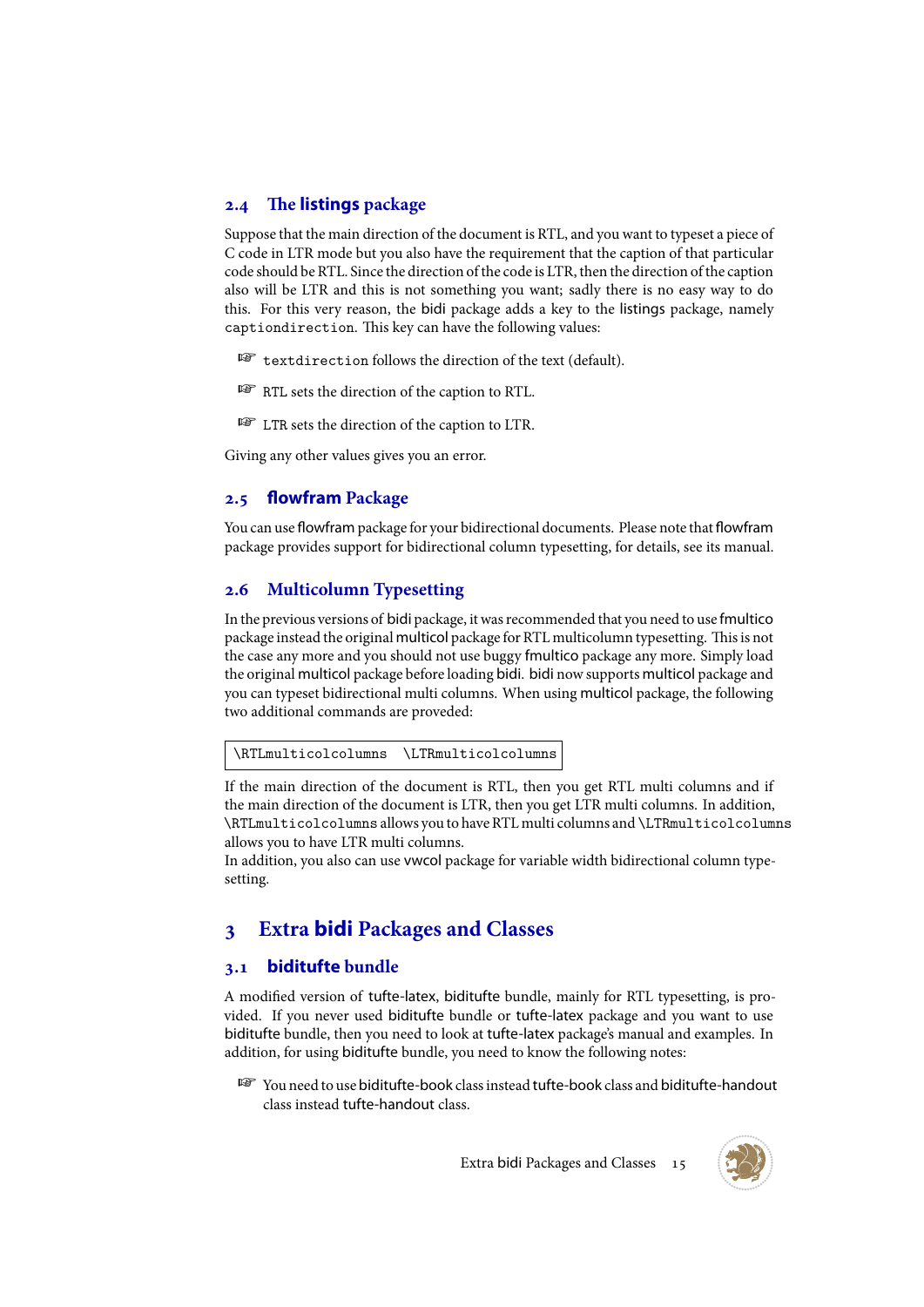**B** biditufte bundle provides the following extra commands:

\LTRsidenote \RTLsidenote \LTRmarginnote \RTLmarginnote

- **B** biditufte bundle unlike tufts-latex package, only provides justified lines.
- Some features of tufte-latex that does not make any sense in RTL, do not exist in biditufte bundle (no need for soul, letterspace and macrotype packages).
- If you want to configure biditufte-book class for your own needs, then you can create a file with the name biditufte-book.cfg and put your ETEX macros in that file; similarly, if you want to configure biditufte-handout class for your own needs, then you can create a file with the name biditufte-handout.cfg and put your LATEX macros in that file.

### <span id="page-16-0"></span>**3.2 Typesetting T<sub>E</sub>X and L<sup>H</sup>E<sub>X</sub> Codes**

The ETEX codes in this manual are typeset using the bidicode package. In standard  $ETr[X]$  you can not use footnotes inside \chapter, \part, \section, \subsection, \subsection and any other section-like commands, \caption and tabular environment. bidi package provides bidiftnxtra package that solves the issue of footnote in standard LATEX. bidiftnxtra package should be loaded after bidi package.

#### <span id="page-16-1"></span>**3.3 Typesetting Poems**

The bidi package provides bidipoem package for typesetting Persian poems. It provides four environments, traditionalpoem, modernpoem and starred version of these. In the starred version of these environments you do not need to type  $\setminus \$  and that is the only difference with the normal version of the environments. The traditionalpoem environment and its starred version are also useful for typesetting Classic Arabic poetry, in fact this package may also be useful for other RTL languages.

When using bidipoem package, at least you need to run xelatex twice on your document. In fact, if you run xelatex just once on your document, you get a message saying "Unjustified poem. Rerun XeLaTeX to get poem right".

When you typeset your poems, you might get underfull \hbox messages. This is absolutely normal and if you want to get rid of these underfull \hbox messages, then you would need to use Kashida.

If you need to change the default distance between two verses, you can do just that by:

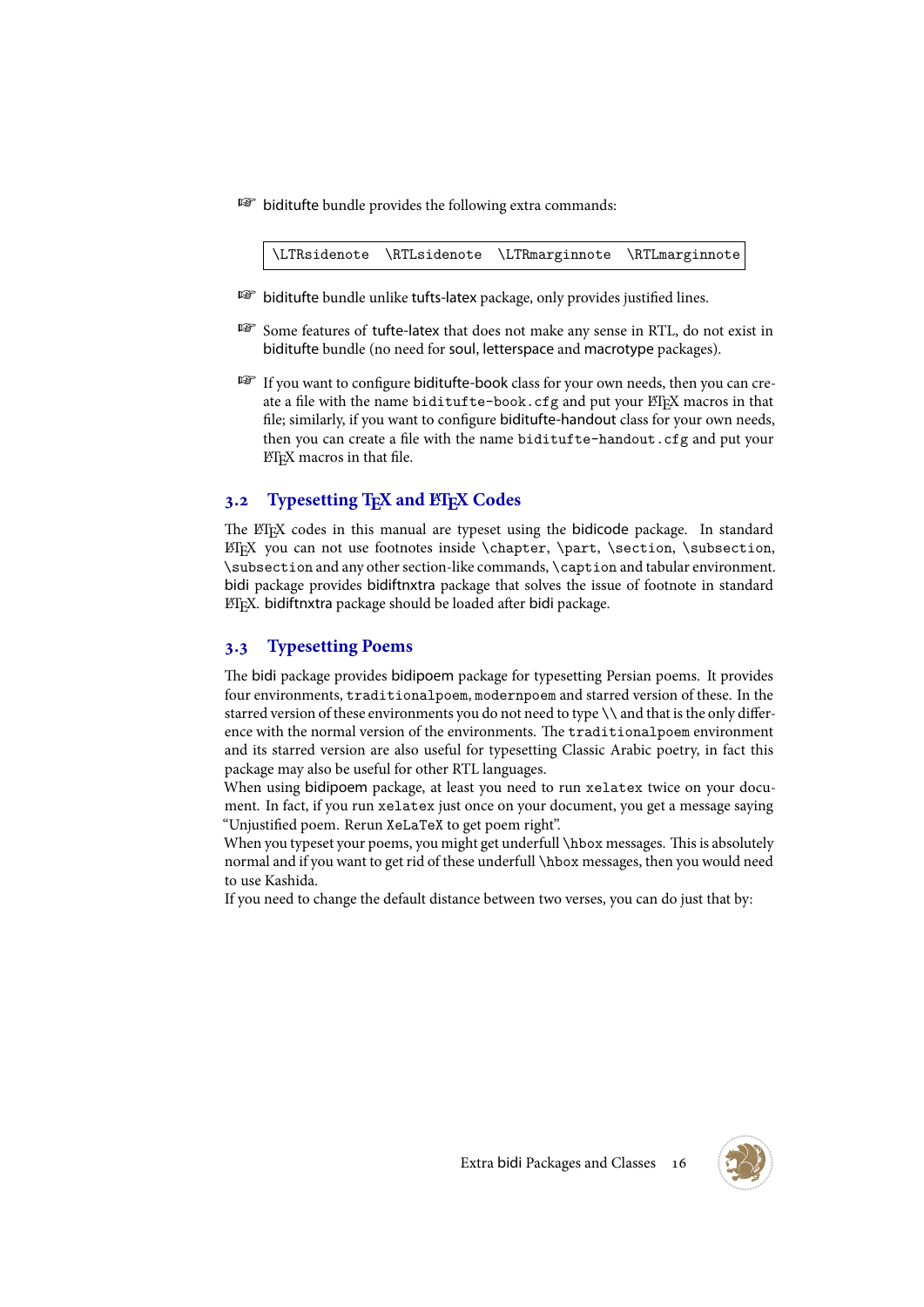```
\renewcommand\poemcolsepskip{⟨length⟩}
```

```
\begin{traditionalpoem}
⟨verse1⟩&⟨verse2⟩\\
⟨verse3⟩&⟨verse4⟩\\
…
\end{traditionalpoem}
```

```
\begin{traditionalpoem*}
⟨verse1⟩&⟨verse2⟩
⟨verse3⟩&⟨verse4⟩
…
\end{traditionalpoem*}
```
# **3.4 Typesetting Resumé**

The bidi package provides bidimoderncv<sup>2</sup> class for typesetting resumés. There are two examples, namely test-casualcv.tex and test-classiccv.tex, in the doc folder than you can look and learn how you can use it.

# <span id="page-17-0"></span>**3.5 Print Two Pages On A Singl[e](#page-17-3) Page**

bidi package provides bidizin package for printing two pages on a single (landscape)  $A_4$ page. Page numbers appear on the included pages, and not on the landscape 'container' page.

### **3.6 Producing Presentations**

At the moment, there is only one class that you can prepare your presentations with.

# **4 Some Useful Internal Macros and Programming Tips**

There are some useful internal macros and programming tips that might be helpful for you. This section, explains all these useful internals and programming tips.

# <span id="page-17-1"></span>**4.1 Equating Conditionals**

```
\eqnewif{⟨\newconditional1⟩}{⟨\newconditional2⟩}
```
<span id="page-17-2"></span>In standard ETEX, \newif command is provided that you can define a new conditional with it. \eqnewif command is similar to \newif command but:

- With \eqnewif command, you can define two new conditionals instead one, so clearly it has two mandatory arguments.
- **EF** \newconditional1 will be identical to \newconditional2, so that whenever \newconditional1 is true, then \newconditional2 is also true and whenever \newconditional1 is false, then \newconditional2 is also false and vice versa.



<span id="page-17-3"></span><sup>2</sup>This class is the modified version of moderncv class.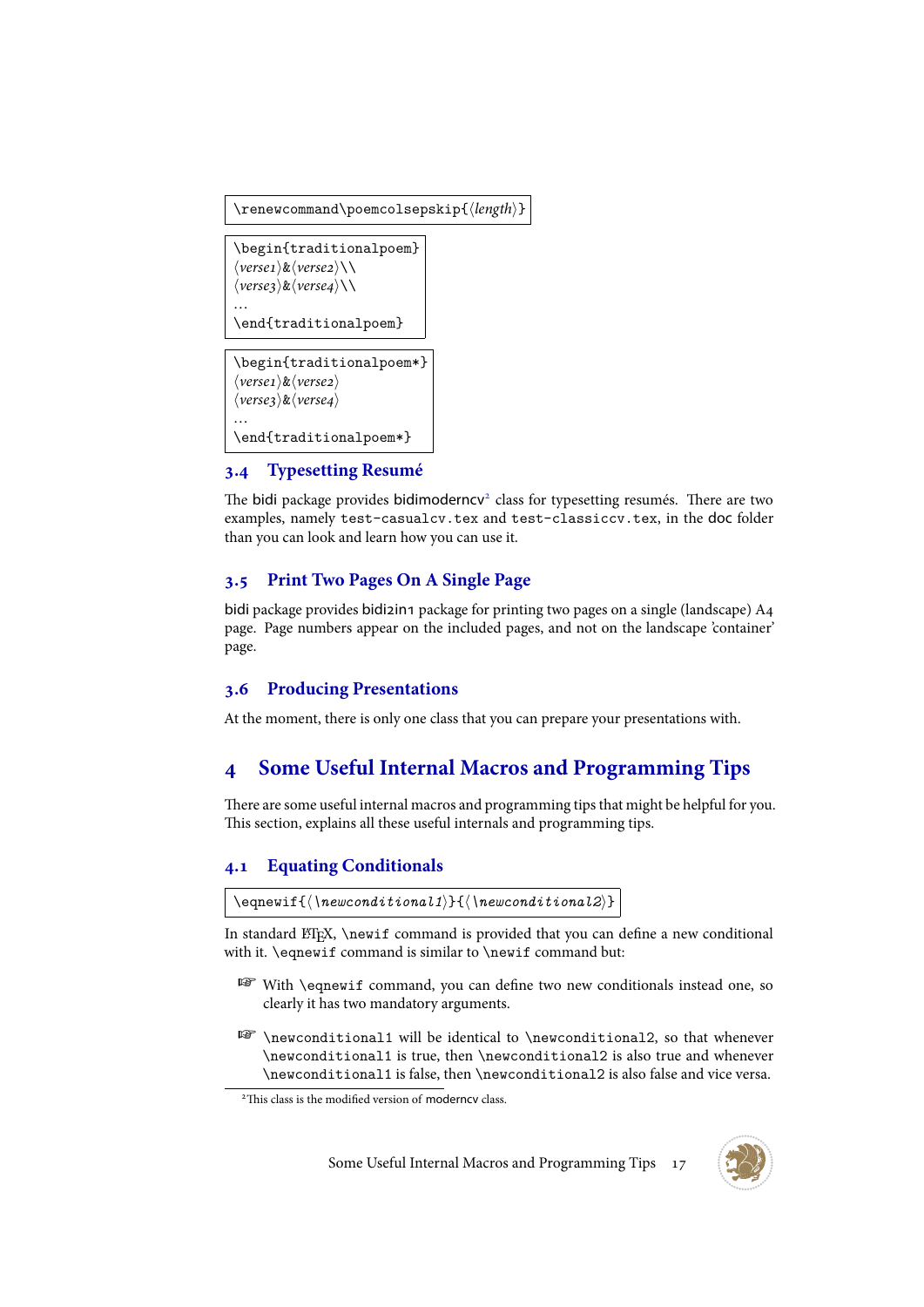#### <span id="page-18-0"></span>**4.2 RTL Conditional**

\if@RTL

\if@RTL conditional is true inside RTL mode and it is false in LTR mode.

#### <span id="page-18-1"></span>**4.3 Main RTL Conditional**

\if@RTLmain

If the main direction of the document is RTL, \if@RTLmain is true and if the main direction of the document is LTR, \if@RTLmain is false.

#### <span id="page-18-2"></span>**4.4 Latin Conditional**

\if@nonlatin

The packages should set the value of \if@nonlatin inside any environment that uses LTR script to false (\@nonlatinfalse) and inside any environment that uses RTL script to true (\@nonlatintrue).

#### <span id="page-18-3"></span>**4.5 Tags Internal Macro**

\@iftagsloaded{*⟨tags name⟩*}{*⟨do thing(s) if the tag is loaded⟩*} {*⟨do thing(s) if the tag is not loaded⟩*}

As you can see, the syntax of \@iftagsloaded is exactly the same as the syntax of \@ifpackageloaded and \@ifclassloaded. By tags, we mean things like leqno or reqno. Please note that in the argument *⟨tags name⟩*, the extension clo should not be given.

#### <span id="page-18-4"></span>**4.6 Definition File Loaded Internal Macro**

\@ifdefinitionfileloaded{*⟨definition file name⟩*} {*⟨do thing(s) if the definition file is loaded⟩*} {*⟨do thing(s) if the definition file is not loaded⟩*}

As you can see, the syntax of \@ifdefinitionfileloaded is exactly the same as the syntax of \@ifpackageloaded and \@ifclassloaded. By definition file, we mean things like hyperref-bidi.def or wrapfig-bidi.def. Please note that in the argument *⟨definition file name⟩*, the extension def should not be given.

#### **4.7 Tabular Conditional**

\if@RTLtab

If the tabular is typeset RTL, \if@RTLtab is true and if the tabular is typeset LTR, \if@RTLtab is false.

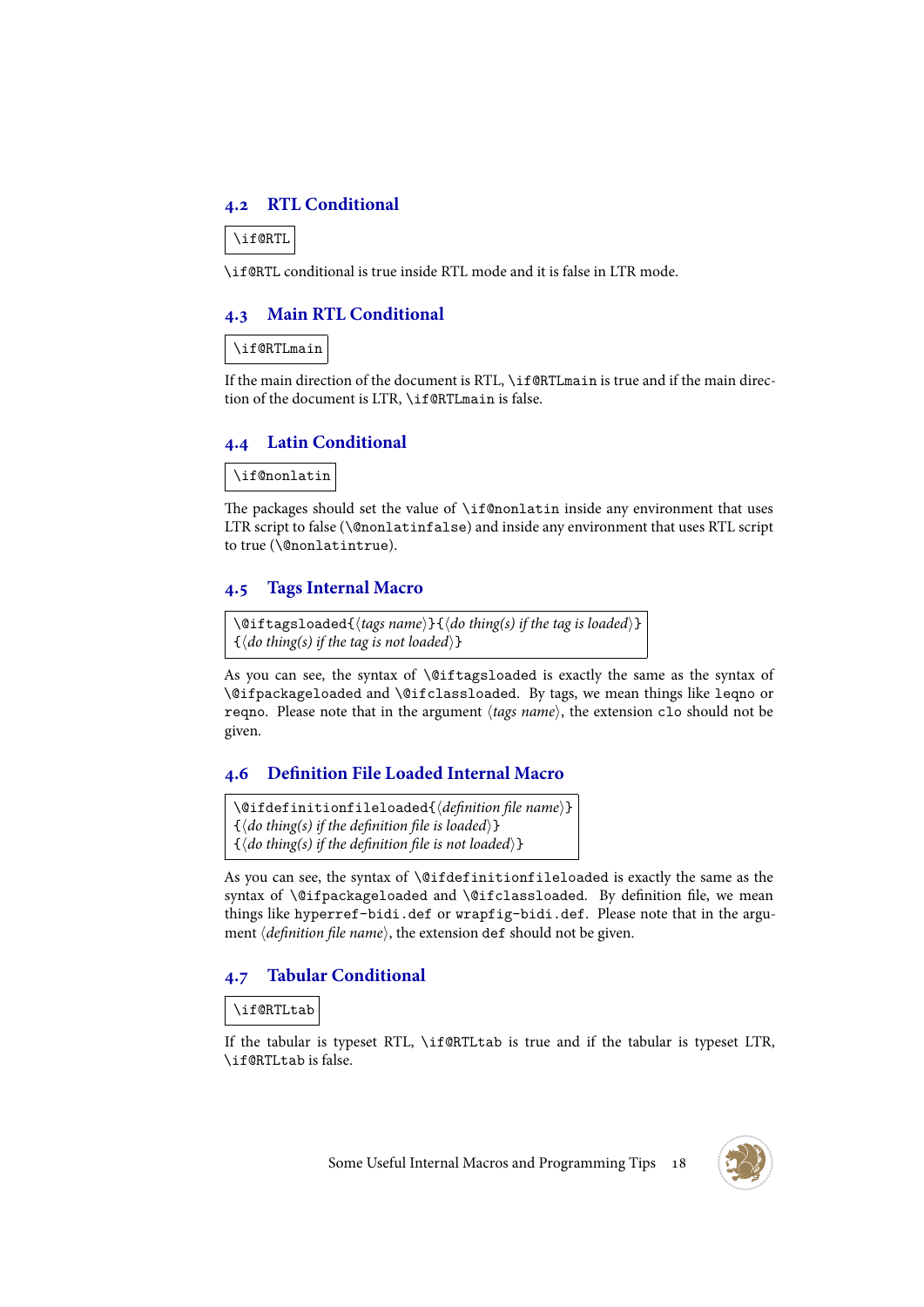# <span id="page-19-0"></span>**4.8 Footnote Conditional**

\if@RTL@footnote

When footnotes are typeset RTL, \if@RTL@footnote is true and when footnotes are typeset LTR, \if@RTL@footnote is false.

### <span id="page-19-1"></span>**4.9 Direction Ensuring Macros**

```
\@ensure@RTL{⟨text⟩} \@ensure@RL{⟨text⟩} \@ensure@LTR{⟨text⟩}
\@ensure@LR{⟨text⟩} \@ensure@dir{⟨text⟩} \@ensure@maindir{⟨text⟩}
```
- \@ensure@RTL and \@ensure@RL internals make sure that *⟨text⟩* is always typeset RTL, independent on the current mode.
- \@ensure@LTR and \@ensure@LR internals make sure that *⟨text⟩* is always typeset LTR, independent on the current mode.
- \@ensure@dir and \@ensure@maindir if used in RTL mode, they put *⟨text⟩* inside \RLE and if used in LTR mode, they put the text as it is.

### <span id="page-19-2"></span>**4.10 Reset Direction Macro**

\save@dir \saved@@dir \reset@dir

- \save@dir, if the direction of typesetting is RTL, defines \saved@@dir to be RTL and if the direction of typesetting is LTR, defines \saved@@dir to be LTR.
- \reset@dir, if \saved@@dir is defined as RTL, inserts \setRTL otherwise, if \saved@@dir is defined as LTR, inserts \setLTR, otherwise does nothing.

# <span id="page-19-3"></span>**Part II Plain TEX Manual**

# <span id="page-19-4"></span>**5 Basics**

# <span id="page-19-5"></span>**5.1 Loading The Package**

You can load the package in the ordinary way;

\input *bidi*

When loading the package, it is important to know that: bidi should be the last package that you load, because otherwise you are certainly going to overwrite bidi's definitions and consequently, you will not get the expected output.



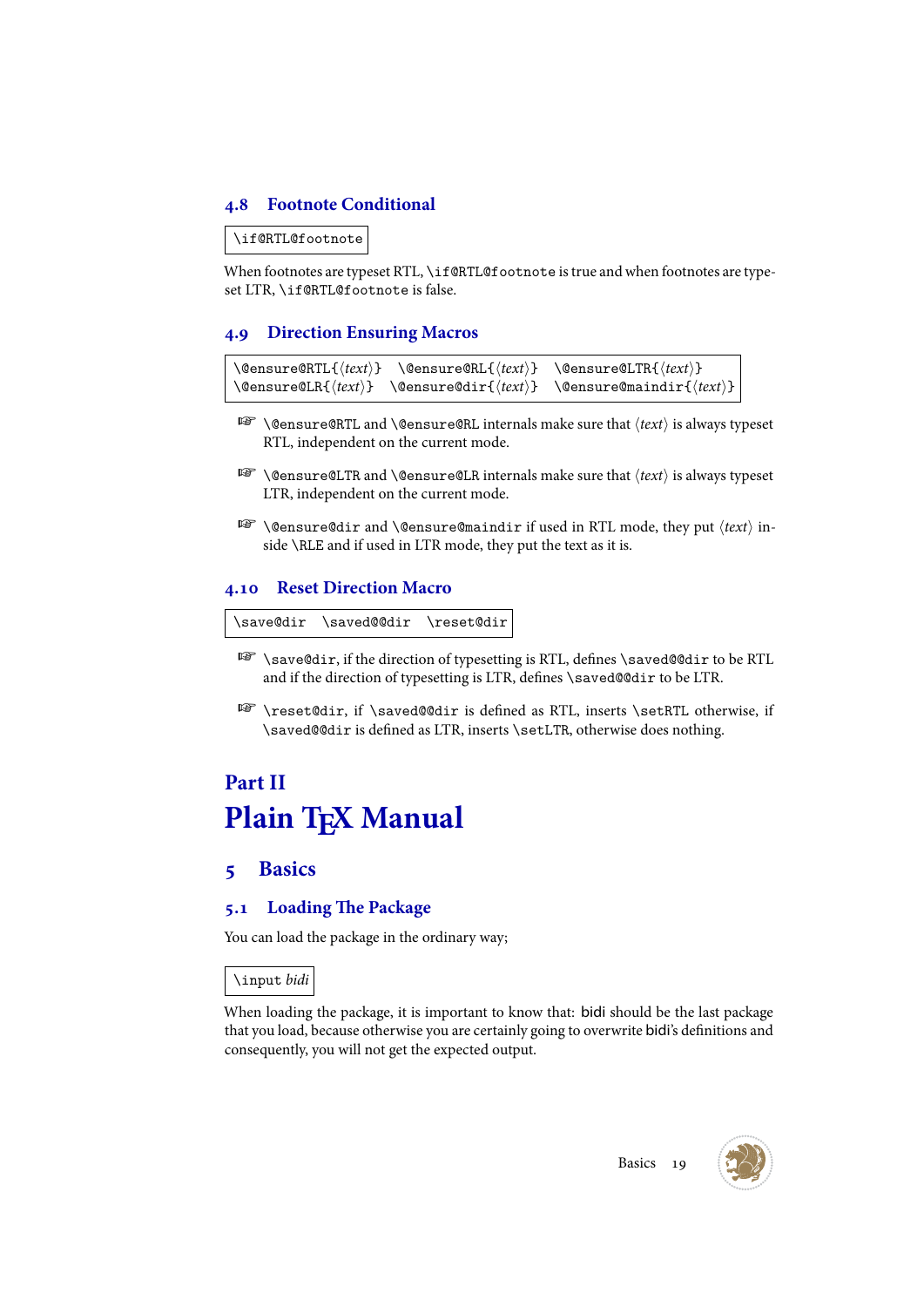#### <span id="page-20-0"></span>**5.2 Commands for Version number, and Date of The Package**

\bidiversion \bididate

 $\mathbb{F}$  \bidiversion gives the current version of the package.

 $\mathbb{F}$  \bididate gives the current date of the package.

```
\input bidi
This is typeset by \textsf{bidi} package, \bidiversion, \bididate.
\end
```
#### <span id="page-20-1"></span>**5.3 Turning TeX--XeT features on and off**

The bidirectional typesetting in XeTEX is based on TeX--XeT algorithm and bidi package automatically turns the feature on for typesetting bidirectional texts. As the internal data structures built by TeX--XeT differ from those built by TEX, the typesetting of a document by TeX--XeT may therefore differ from that performed by T<sub>E</sub>X. So you may notice that some packages behave differently when TeX--XeT feature is on and you may want to turn the feature off for a part of the text so that you get the default behaviour of original T<sub>E</sub>X. Two commands are provided for this purpose:

\TeXXeTOn \TeXXeTOff

- **ISP** \TeXXeTOn turns TeX--XeT feature on, which is active by default when bidi package is loaded.
- **REP** \TeXXeTOff turns TeX--XeT feature off.

#### <span id="page-20-2"></span>**5.4 Paragraph Switching Commands**

```
\setLTR \setLR \unsetRL \unsetRTL
\setRTL \setRL \unsetLTR
```
- With any of the commands in the first row, you can typeset LTR paragraphs.
- With any of the commands in the second row, you can typeset RTL paragraphs.

|   | a \input bidi                                                      |
|---|--------------------------------------------------------------------|
|   | $\vert$ \setRTL%                                                   |
|   | s Anyone who reads Old and Middle English literary texts will be   |
|   | 4 familiar with the mid-brown volumes of the EETS, with the symbol |
|   | of Alfred's jewel embossed on the front cover.                     |
| 6 |                                                                    |
|   | $\frac{1}{2}$ \setLTR% Notice the blank line before \setLTR        |
|   | s Anyone who reads Old and Middle English literary texts will be   |
|   | s familiar with the mid-brown volumes of the EETS, with the symbol |
|   | 10 of Alfred's jewel embossed on the front cover.                  |
|   | 11 \end                                                            |
|   |                                                                    |



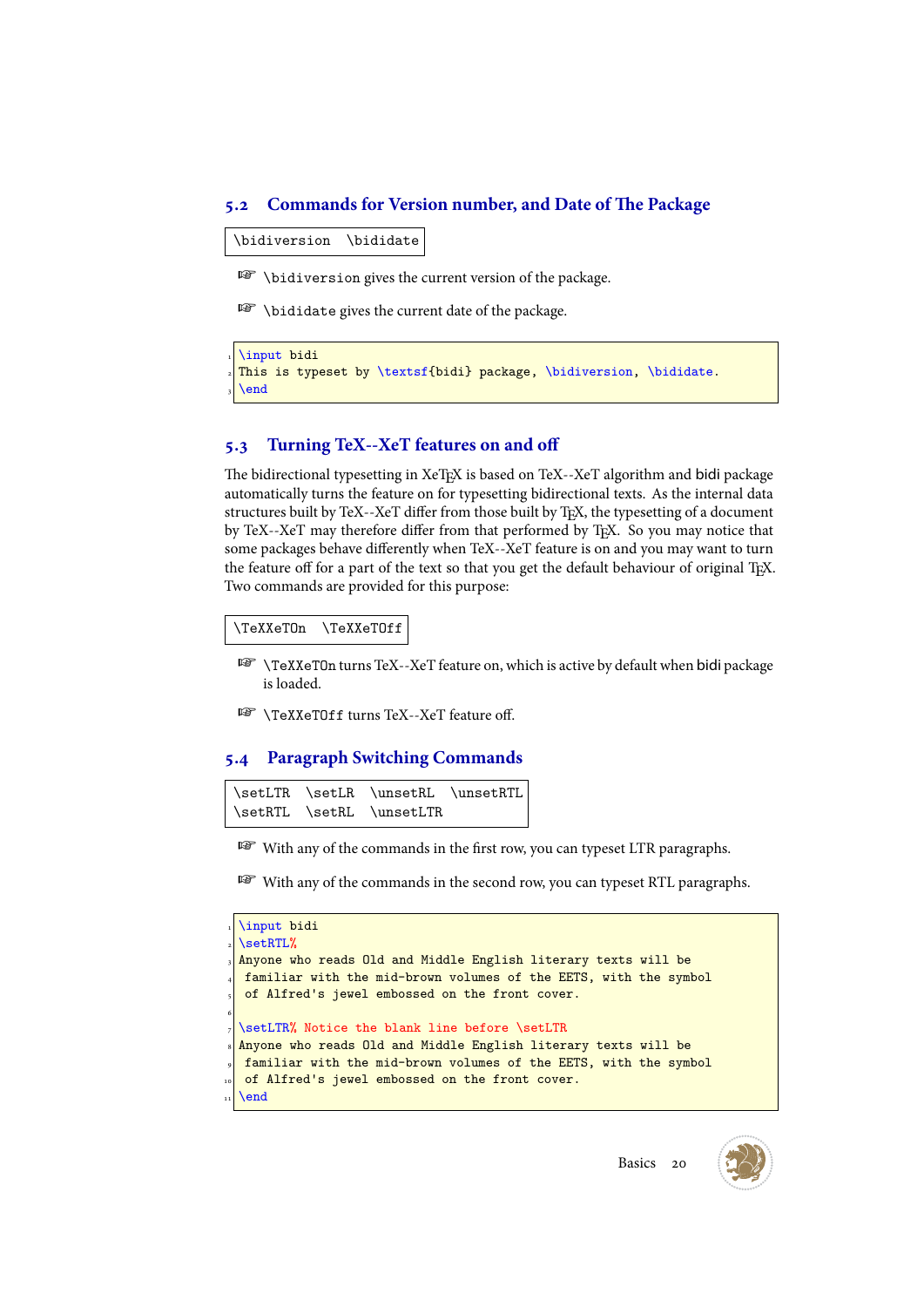#### <span id="page-21-0"></span>**5.5 Pargraph Switching Environments**

\LTR *⟨text⟩* \endLTR \RTL *⟨text⟩* \endRTL

**WE With LTR environment, you can typeset LTR paragraphs.** 

**WE With RTL environment, you can typeset RTL paragraphs.** 

```
\input bidi
\RTL
Anyone who reads Old and Middle English literary texts will be familiar
with the mid-brown volumes of the EETS, with the symbol
of Alfred's jewel embossed on the front cover.
\LTR
Anyone who reads Old and Middle English literary texts will be familiar
with the mid-brown volumes of the EETS, with the symbol
of Alfred's jewel embossed on the front cover.
\endLTR
And we are still typesetting right to left.
\endRTL
\end
```
#### <span id="page-21-1"></span>**5.6 Typesetting Short LTR and RTL Texts**

\LRE{*⟨text⟩*} \LR{*⟨text⟩*} \RLE{*⟨text⟩*} \RL{*⟨text⟩*}

- With any of the commands in the first row, you can typeset short LTR text inside RTL paragraphs.
- With any of the commands in the second row, you can typeset short RTL text inside LTR paragraphs.

```
\input bidi
\RTL
Anyone who reads Old and Middle English \LRE{Short left to right text}
literary texts will be familiar
with the mid-brown volumes of the EETS, with the symbol
of Alfred's jewel embossed on the front cover.
\LTR
Anyone who reads Old and Middle English \RLE{Short right to left text}
literary texts will be familiar
with the mid-brown volumes of the EETS, with the symbol
of Alfred's jewel embossed on the front cover.
\endLTR
\endRTL
\end
```
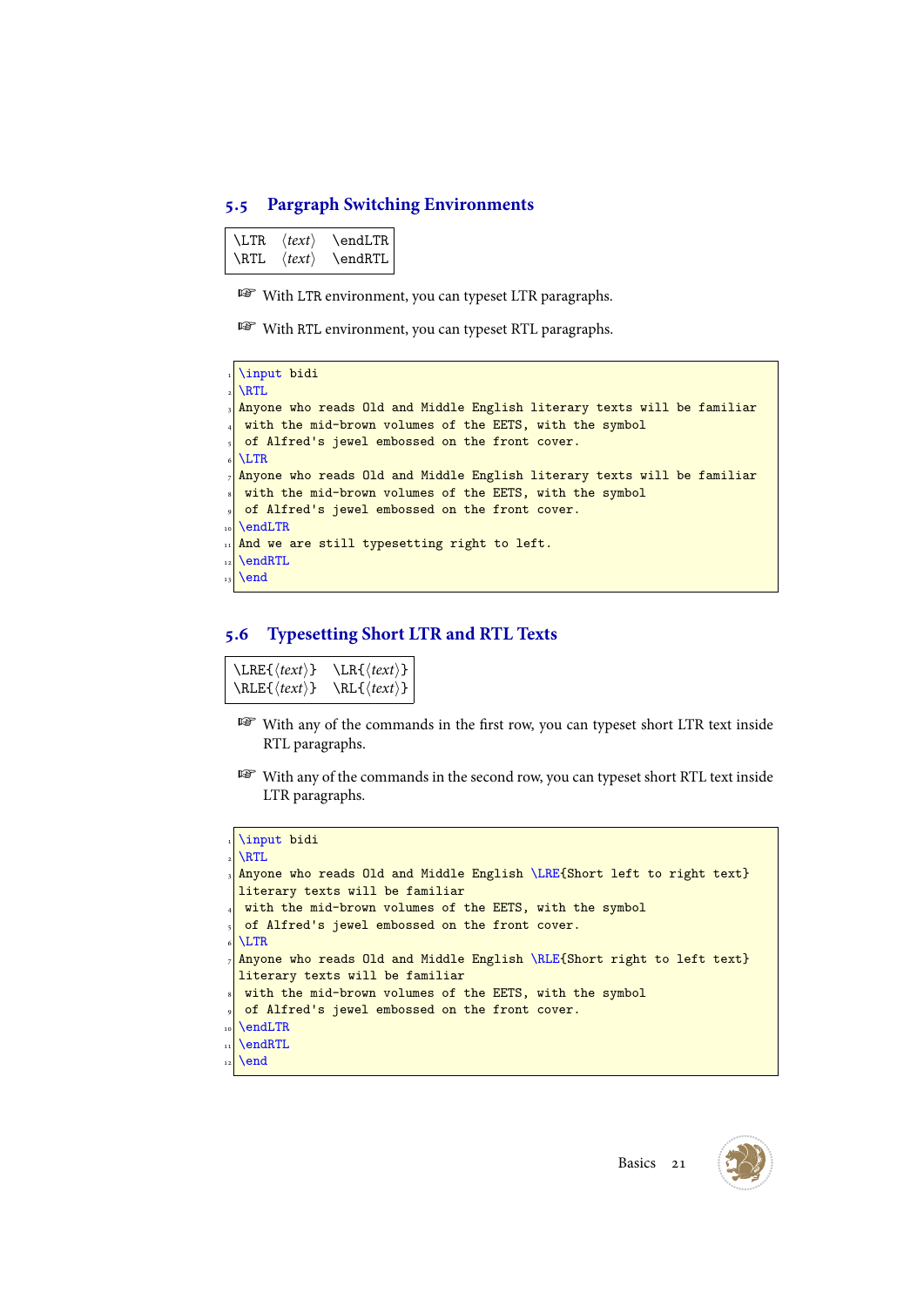#### <span id="page-22-0"></span>**5.7 Primitive-like commands**

\hboxR \hboxL \vboxR \vboxL

- The syntax of \hboxR is exatly the same as the syntax of \hbox, but its contents is always typeset RTL.
- $\mathbb{F}$  The syntax of \hboxL is exatly the same as the syntax of \hbox, but its contents is always typeset LTR.
- The syntax of \vboxR is exatly the same as the syntax of \vbox, but its contents is always typeset RTL.
- $F$  The syntax of  $\text{S}$  is exatly the same as the syntax of  $\text{S}$  but its contents is always typeset LTR.

#### <span id="page-22-1"></span>**5.8 Something To know about \hbox**

If you enable RTL typesetting and typeset an horizontal box at the beginning of the document:

```
\input bidi
\setRTL
\hbox{This is a Test}
\end
```
You see that even you have used \setRTL, the horizontal box appears LTR (It appears on the left hand side and its content is typeset left to right). This is because when TFX starts, it is in the vertical mode so if you need to have that \hbox appear RTL, then write \leavevmode before \hbox:

```
\input bidi
\setRTL
\leavevmode\hbox{This is a Test}
\end
```
#### <span id="page-22-2"></span>**5.9 Typesetting Logos**

\XeTeX

bidi defines XeTEX logo and in addition, it makes sure that the logo, TEX is typeset LTR.

# <span id="page-22-3"></span>**6 Some Useful Internal Macros and Programming Tips**

There are some useful internal macros and programming tips that might be helpful for you. This section, explains all these useful internals and programming tips.

# **6.1 RTL Conditional**



\if@RTL conditional is true inside RTL mode and it is false in LTR mode.

Some Useful Internal Macros and Programming Tips 22